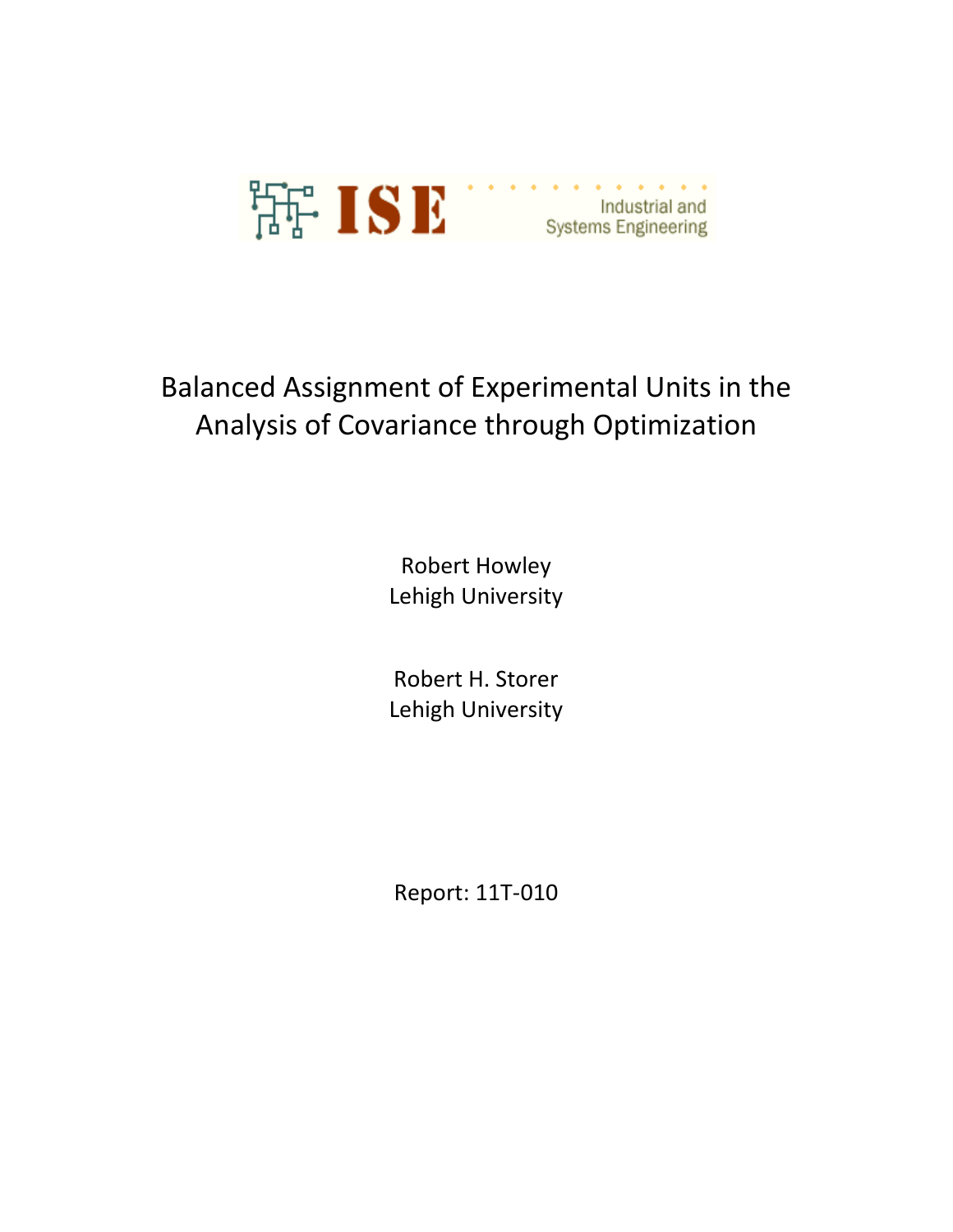# Balanced Assignment of Experimental Units in the Analysis of Covariance through Optimization

Robert Howley<sup>1</sup>, Robert H. Storer<sup>2∗</sup>

Department of Industrial and Systems Engineering, Lehigh University, Bethlehem, PA 18015, USA <sup>1</sup>E-mail: roh210@lehigh.edu <sup>2</sup>E-mail: rhs2@lehigh.edu

#### Abstract

In a designed experiment with covariates, experimental units are typically assigned to treatments randomly and analysis of covariance is used to account for the covariate. In cases where the covariate is known beforehand, the possibility exists to assign experimental units systematically to achieve a "balanced" covariate distribution in each treatment. This balance can be accomplished by solving a multi-criteria number partitioning problem. We discuss approximate methods for solving this NP hard optimization problem and present simulation results quantifying increases in the power of the statistical test for differences in treatment means.

Keywords: number partitioning, Karmarkar-Karp, analysis of covariance, nonrandom assignment, alternate ranks

# 1 Introduction

The number partitioning problem is well known, and an elegant heuristic proposed by Karmarkar and Karp (KK [\[1\]](#page-17-0)) has been proposed for finding good solutions quickly. Korf extended the KK heuristic to an anytime complete algorithm [\[2\]](#page-17-1) that can find improved solutions at the expense of increased computation. While these algorithms appear to be very effective, few if any practical applications have been found for the problem [\[3\]](#page-17-2). In this paper we study generalizations of NP and develop algorithms for these problems by extending the ideas behind the KK algorithm. In particular we introduce the multi-criteria number partitioning problem (MCNP) and an equal cardinality constrained MCNP.

MCNP has many potential applications, particularly in statistics. The problem of finding a representative subset of a dataset, or partitioning a dataset into two representative subsets can be modeled as a MCNP. We apply this method to small sample experimental design in the Analysis of Covariance (ANCOVA). We assign experimental units to treatments using MCNP to create a balanced assignment with respect to covariate distribution. We show that this results in enhanced statistical power over random assignment and over alternate ranks designs. We then extend the method to the case of multiple covariates.

<sup>∗</sup>Corresponding author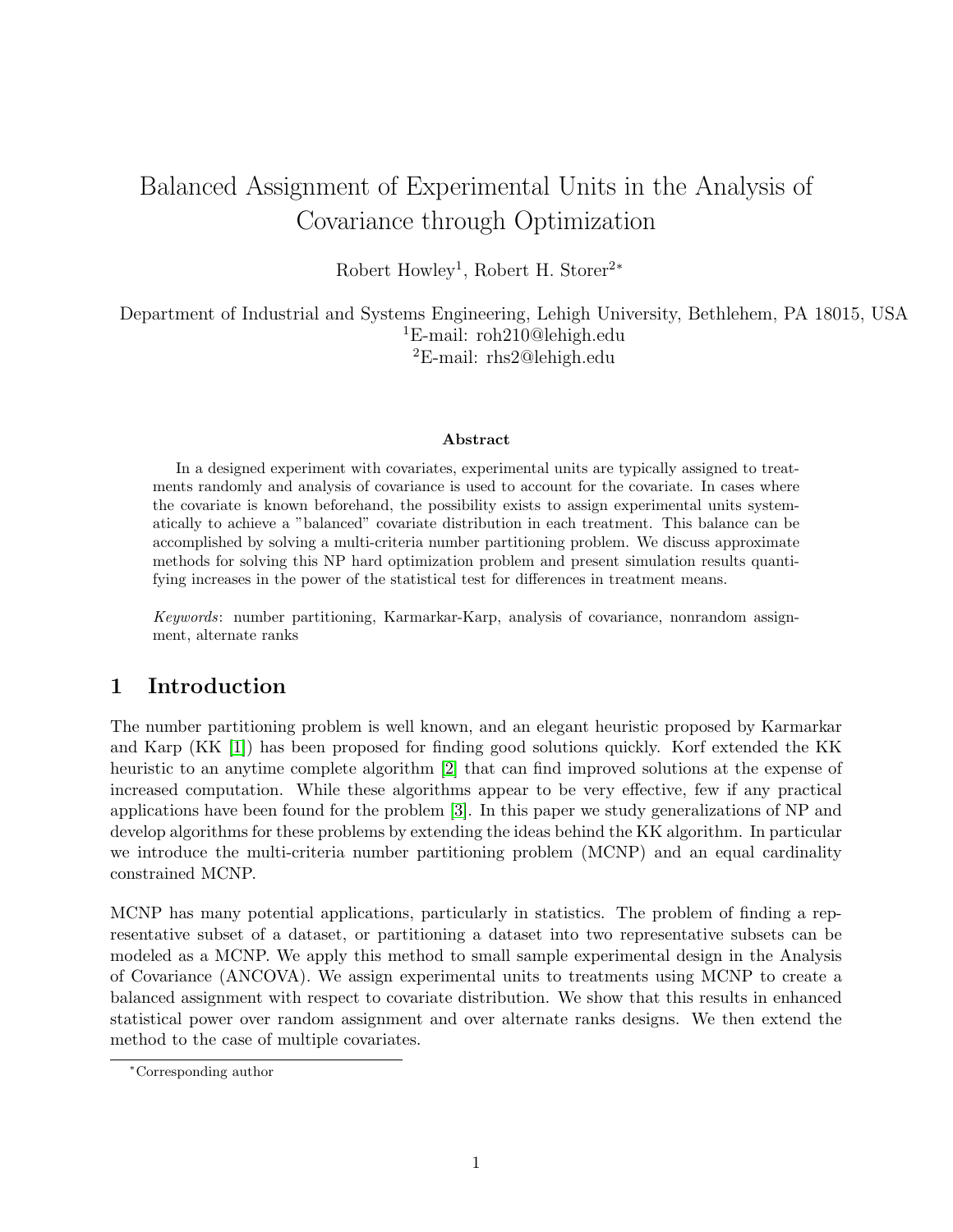## 2 Number Partitioning

#### 2.1 Problem Formulation

The Number Partitioning problem  $(NP)$  is well known and easily described: partition a set of n non-negative numbers into two sets so that the sums of the numbers in the two sets are as close as possible in absolute value. Let  $w_i$ ,  $i = 1, ..., n$  be n non-negative numbers we seek to partition, and let  $W = \sum_{i=1}^{n} w_i$ . Define  $x_i = 1$  if item i is assigned to set 1 and  $x_i = 0$  if item i is assigned to set 2. The the problem can be formulated as

$$
\min_{\substack{i=1 \ s/t}} \left| \sum_{i=1}^{n} w_i x_i - w_i (1 - x_i) \right| = \min \left| -\frac{1}{2} W + \sum_{i=1}^{n} w_i x_i \right|
$$
\n
$$
s/t \quad x_i \in \{0, 1\} \quad \forall \ i
$$
\n(1)

NP is one of six original NP-complete problems cited by Garey and Johnson [\[4\]](#page-17-3). In [\[1\]](#page-17-0), Karmarkar and Karp introduced a simple and elegant heuristic (which we refer to as the KK heuristic) for NP problem which we discuss later. Johnson et.al. [?] compared simulated annealing local search algorithms for NP to the KK heuristic and concluded that KK was more effective despite requiring orders of magnitude less computing time. Flanders and Storer [\[5\]](#page-17-4) and Arguello and Feo [\[6\]](#page-17-5) both proposed randomized versions of the KK heuristic which obtained better objective function values at the expense of greater computation time. Korf developed a branch and bound procedure based on the KK algorithm [\[2\]](#page-17-1). Choi and Storer [\[7\]](#page-17-6) describe an effective heuristic for the turbine rotor blade balancing problem based on finding embedded NPs in the problem. James and Storer [\[8\]](#page-17-7) propose algorithms for the subset sum problem, one of which is based on the KK algorithm. However, the KK based algorithm was inferior to other subset sum algorithms proposed in the same paper.

An interesting and well known property of NP is that many instances can be easily solved. Indeed the problem has been termed the easiest hard problem by Hayes [\[9\]](#page-17-8). At the risk of over simplification, the problem becomes easier to solve as n increases, but more difficult to solve as the number of digits required to represent the numbers,  $w_i$ , increases. With large  $n$ , it is usually possible to get partitions that are extremely close to balanced.

#### 2.2 The Karmarkar-Karp Heuristic

The Karmarkar-Karp  $(KK)$  heuristic represents the problem with n nodes, each labeled with one of the numbers  $w_i$ . An iteration of the algorithm consists of joining with an arc the two nodes with the largest labels, removing one node from live and relabeling the other node with the residual imbalance thus reducing the problem to a similar problem with one less node.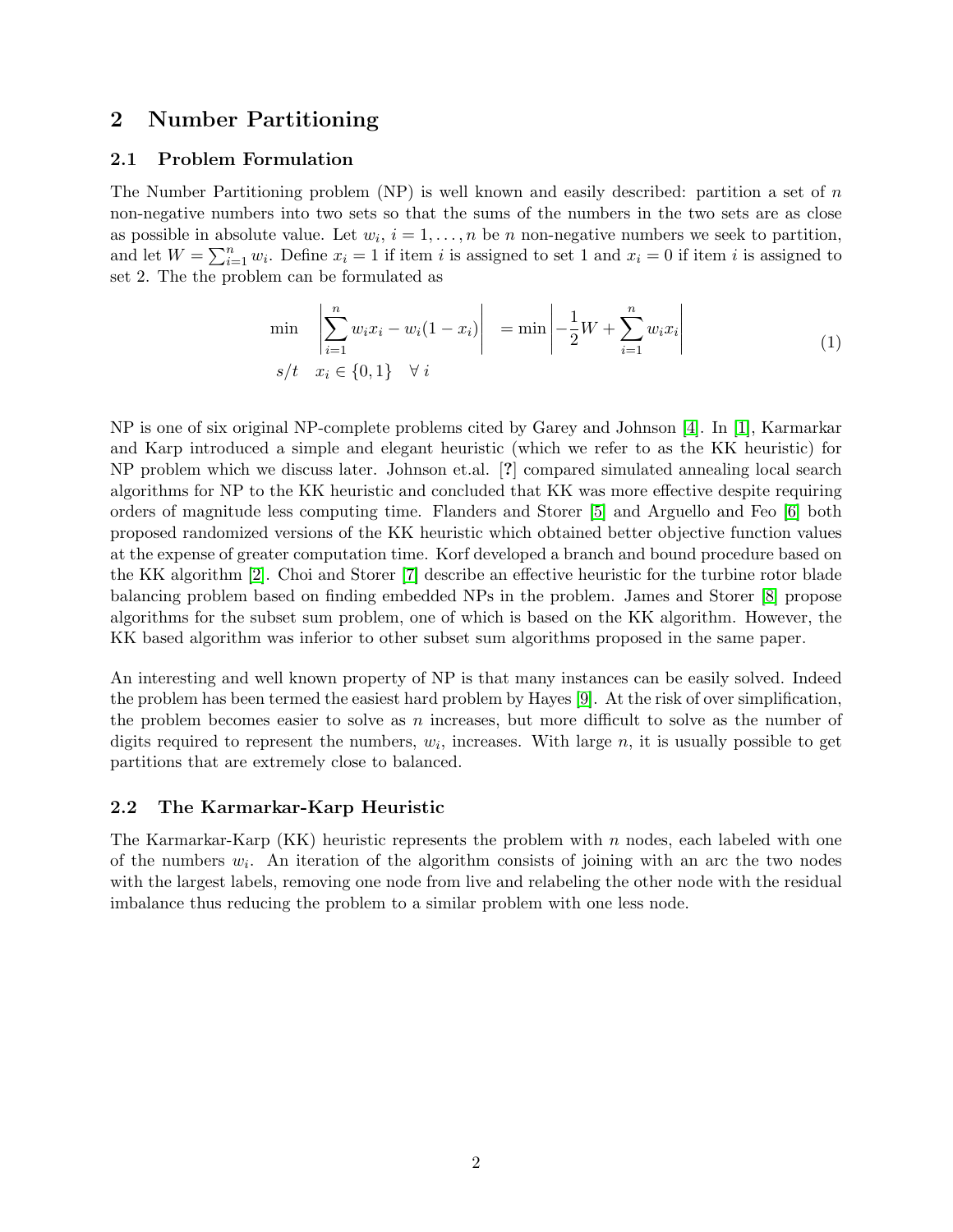#### Algorithm 1: KK

- 1. Label nodes with the numbers  $w_i$  and place all nodes in set "live"
- 2. Among nodes in set "live", find the node with the largest label (call it node  $u$ ) and the node with the second largest label (node  $v$ ).
- 3. Join u and v with an arc. Relabel node u with the difference  $w_u w_v$ . Remove node  $v$  from set "live".
- 4. Repeat steps 2 and 3 until set "live" contains only one node.
- 5. Two color the resulting tree to obtain the partition. The label on the last node in set "live" will give the objective function value.

When two nodes are joined with an arc, they are placed on opposite sides of the partition. After iteration i of the algorithm, the graph will be a forest of exactly  $(n - i)$  trees. Each tree in the forest will have exactly one "live" node. The current label of the live node in a tree is the residual imbalance of the partial partition represented by the tree. A key insight is that while the algorithm places nodes on opposite sides at each step, it does not decide which side until the end. Another insight is that at each iteration, the algorithm reduces the problem on  $k$  nodes to a problem on  $k-1$  nodes, while reducing the magnitude of numbers by replacing the two largest numbers with their difference.

### 3 Number Partitioning Extensions

In this section we introduce two extensions to the basic NP, multi-criteria number partitioning (MCNP) and a variant on MCNP that enforces equal cardinality of the subsets. For each new problem introduced we propose heuristics based on direct extensions of the basic KK procedure. Each heuristic may also be converted to branch and bound methods following Korfs procedure.

#### <span id="page-3-0"></span>3.1 Multi-criteria Number Partitioning

Multi-criteria number partitioning (MCNP) extends the number partitioning problem to the case where each of the nodes to be partitioned is labeled with multiple dimensions of numbers. We seek to balance all dimensions simultaneously. For illustration, consider dividing a set of jobs between two workers. Each job (node) is characterized by two dimensions, the time needed to do the job, and the amount of physical exertion the job requires. We seek to divide the jobs evenly so that both time and exertion are evenly balanced between workers. This problem can be formulated as follows.

Let  $x_i = 1$  if node i is assigned to set 1 and  $x_i = 0$  if node i is assigned to set 2. Let  $w_{ij}$  be the  $j^{th}$ number on node i. The problem may be formulated as

<span id="page-3-1"></span>
$$
\min \sum_{j=1}^{m} \left| \sum_{i=1}^{n} w_{ij} x_i - w_{ij} (1 - x_i) \right|
$$
\n
$$
s/t \quad x_i \in \{0, 1\}
$$
\n(2)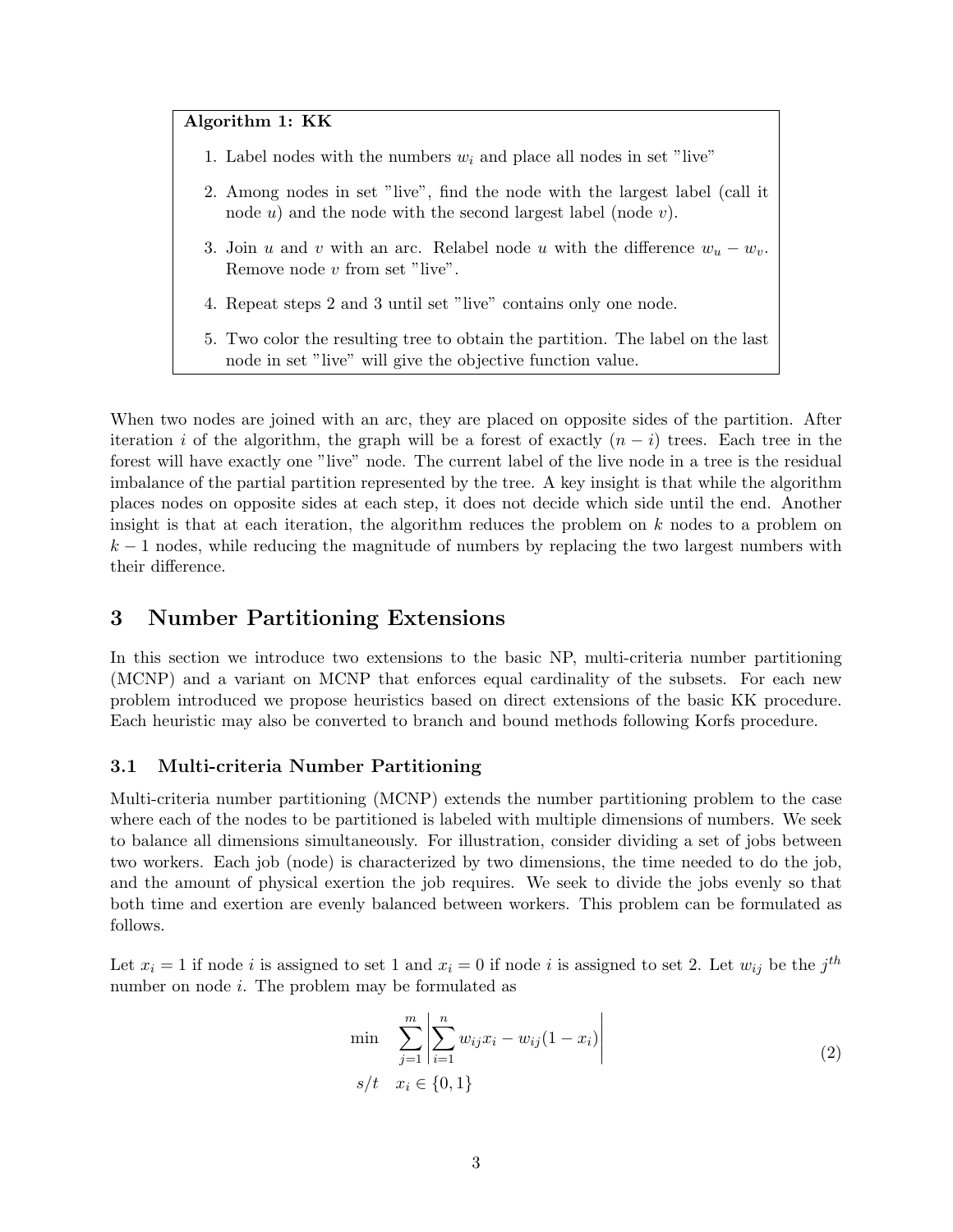Letting  $W_j = \sum_{i=1}^n w_{ij}$ , the objective may be rewritten as follows:

$$
\begin{aligned}\n\min \quad & \sum_{j=1}^{m} \left| \sum_{i=1}^{n} w_{ij} x_i - w_{ij} (1 - x_i) \right| = \sum_{j=1}^{m} \left| \sum_{i=1}^{n} w_{ij} x_i - w_{ij} + w_{ij} x_i \right| \\
&= \sum_{j=1}^{m} \left| \sum_{i=1}^{n} 2w_{ij} x_i - w_{ij} \right| \\
&= \sum_{j=1}^{m} \left| -W_j + \sum_{i=1}^{n} 2w_{ij} x_i \right|\n\end{aligned}
$$

or equivalently

min 
$$
\sum_{j=1}^{m} \left| -\frac{1}{2}W_j + \sum_{i=1}^{n} w_{ij}x_i \right|
$$

We propose a modification to the Karmarkar-Karp differencing algorithm for the multi-criteria case. An intuitive view of the basic KK differencing algorithm is that at each step two "big" numbers are removed from the "live" list and replaced with a smaller number. Our multi-criteria implementation operates on the same principle. We begin by creating n nodes. Each node, i, is labeled with the m values  $w_{i1}, \ldots, w_{im}$ . In addition we label each node with a "cost" quantity defined by:

$$
c_i = \sum_{i=1}^{m} |w_{ij}| \tag{3}
$$

We call the label  $c_i$  the "node cost" as it is a measure of the overall magnitude of the numbers on the node. We proceed as in the differencing algorithm by reducing the number of "live" nodes by one in each iteration. Our goal is to remove two nodes with large  $c_i$  values and replace them with a node with a smaller  $c_i$  value. At the end of the procedure, one node remains in "live", and its  $c_i$ cost value is the objective function of the partition.

The basic operation in the KK differencing algorithm is to place two nodes on opposite sides of the partition and relabel the larger node with the difference. This new label represents a "remainder" needing to be accommodated. By always relabeling the larger valued node, we assure that all node labels remain positive. In the multi-criteria case, we cannot assure that all node labels  $w_{ij}$  will remain positive throughout the algorithm. Thus we must consider placing nodes on the same side of the partition as well as on opposite sides. Consider the following example with two nodes:

| $w_{u1} = 12$ | $w_{v1}=5$    |
|---------------|---------------|
| $w_{u2}=4$    | $w_{v2} = 10$ |
| $c_u=16$      | $c_v = 15$    |

If placed on opposite sides of the partition, their "remainder node", i.e. the relabeled live node  $u$ , will be:

$$
w_{u1} = 7
$$
  

$$
w_{u2} = -6
$$
  

$$
c_u = 13
$$

representing the residual imbalance. This example illustrates that intermediate "remainder" node labels may become negative. Next suppose that nodes  $u$  and  $v$  are labeled as follows: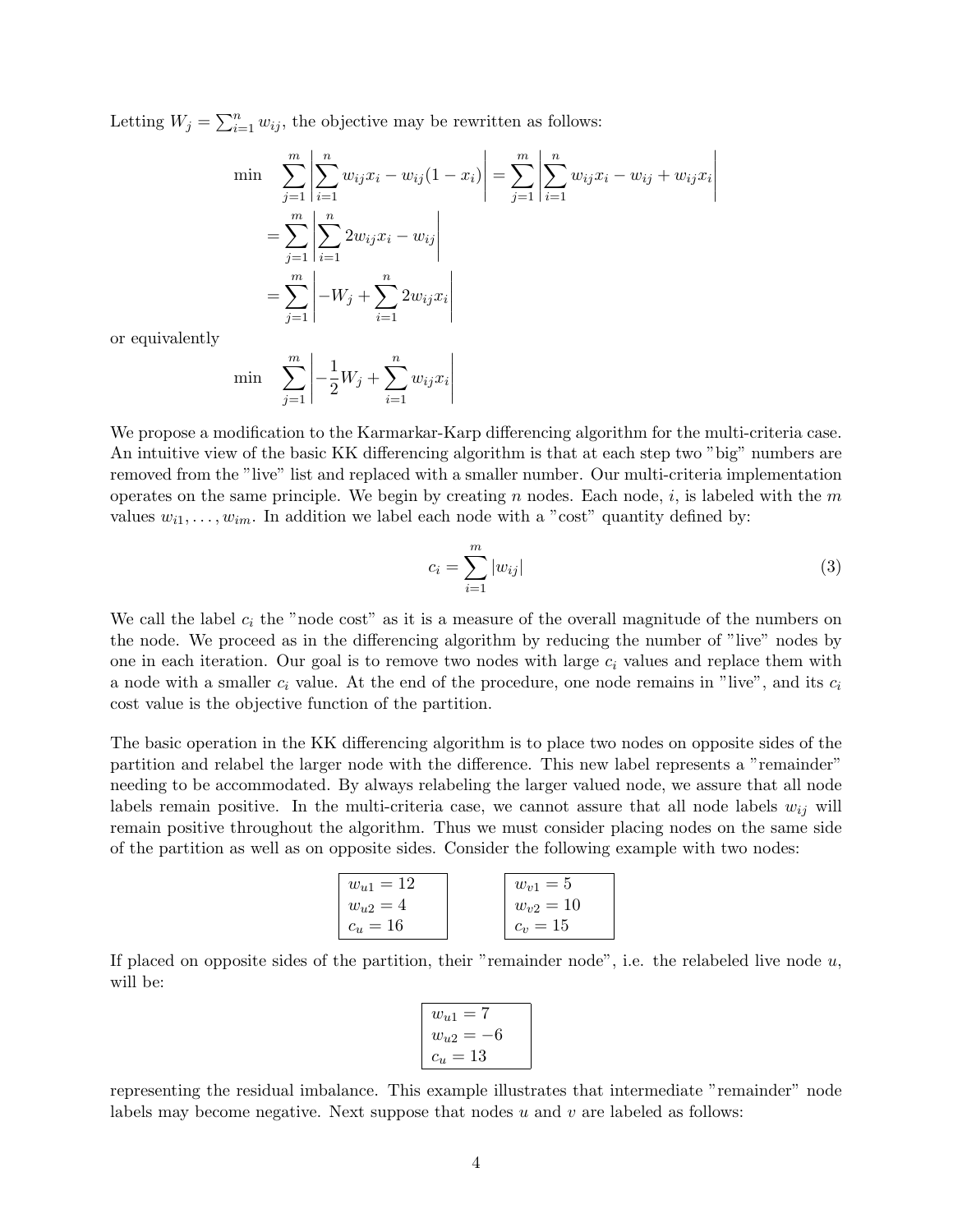| $w_{u1} = 7$  | $w_{v1} = -5$ |
|---------------|---------------|
| $w_{u2} = -6$ | $w_{v2} = 7$  |
| $c_u=13$      | $c_v = 12$    |

If we place these nodes on opposite sides of the partition, the remainder node replacing them would be:

| 12<br>$w_{u1}$<br>$=$ |  |
|-----------------------|--|
| 13<br>$w_{u2}$<br>—   |  |
| -25<br>$c_u$<br>Ξ     |  |

This would be a poor move as the residual imbalance (as measured by  $c_u$ ) is unimproved. If, however, we placed  $u$  and  $v$  on the same side of the partition, the remainder node replacing them would be labeled:

$$
w_{u1} = 2
$$
  

$$
w_{u2} = 1
$$
  

$$
c_u = 3
$$

This example illustrates that we must consider placing nodes both on the opposite and on the same side of the partition. In general, the remainder node u resulting from placing nodes u and v on opposite sides of the partition will be labeled with values:

$$
w_{r1} = w_{u1} - w_{v1}
$$
  
\n
$$
w_{r2} = w_{u2} - w_{v2}
$$
  
\n
$$
\vdots = \vdots
$$
  
\n
$$
w_{rm} = w_{um} - w_{vm}
$$
  
\n
$$
c_r = \sum_{j=1}^{m} |w_{rj}|
$$

If nodes  $u$  and  $v$  are placed on the same side of the partition, the remainder node will be labeled:

$$
w_{r1} = w_{u1} + w_{v1}
$$
  
\n
$$
w_{r2} = w_{u2} + w_{v2}
$$
  
\n
$$
\vdots = \vdots
$$
  
\n
$$
w_{rm} = w_{um} + w_{vm}
$$
  
\n
$$
c_r = \sum_{j=1}^{m} |w_{rj}|
$$

We now describe the differencing algorithm extended to the case of multi-criteria number partitioning: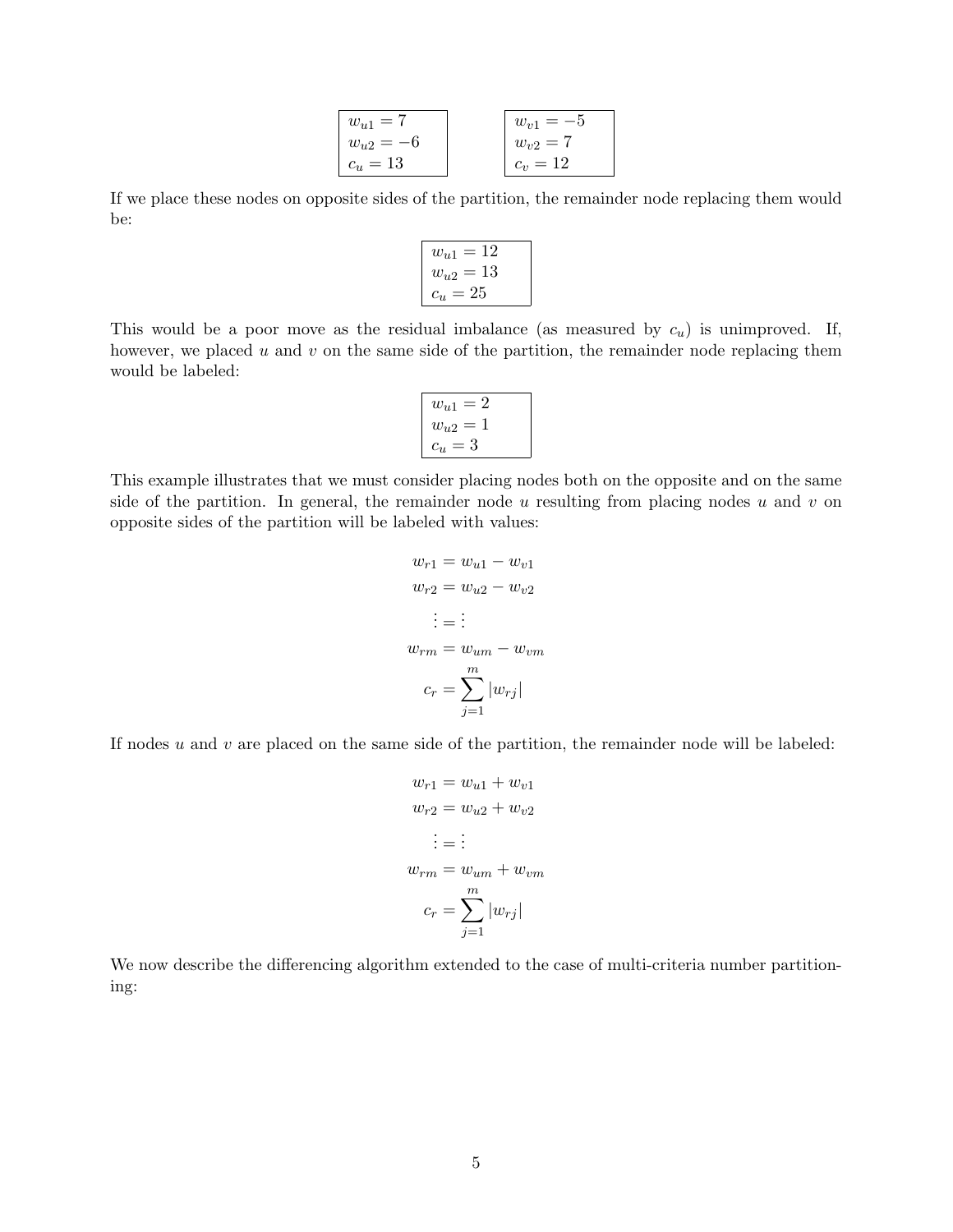#### Algorithm 2: MCKK

- 1. Label each node i,  $i = 1, \ldots, n$  with the m values  $w_{i1}, \ldots, w_{im}$  and, in addition, with the node cost label  $c_i = \sum_{j=1}^m |w_{ij}|$ . Place all nodes in the "live" list sorted from largest to smallest  $c_i$  values.
- 2. Let u be the top node on the list of "live" nodes. For all other nodes,  $v$ , on the "live" list, calculate:
	- the remainder node,  $uv_s$ , and its cost,  $c(uv_s)$ , resulting from placing u and v on the same side of the partition
	- the remainder node,  $uv_0$ , and its cost,  $c(uv_0)$ , resulting from placing  $u$  and  $v$  on the *opposite* side of the partition
- 3. Let  $v^*$  be the node yielding the smallest  $c(uv_s)$  or  $c(uv_o)$  value among all remainder nodes computed in step one. Let  $uv_x^*$  be the remainder node with the smallest  $c()$  value, i.e.  $c(uw_x^*)$  from step 2 (either  $uv_s^*$  or  $uv_o^*$ ). Remove nodes  $u$  and  $v^*$  from the "live" list.
- 4. Merge the remainder node  $uv_x^*$  back into the "live" list by going up the list of "live" nodes sorted by  $c_i$ , compare  $c(uv_x^*)$  to  $c_i$  until  $c(uv_x^*) \leq c_i$ . Merge  $uv_x^*$  just below node *i* in the list.
- 5. Repeat steps 2, 3, and 4 until only one node remains on the list. The label  $c_i$  of the last remaining node will be the value of the objective function.

At each iteration we place an arc between nodes u and  $v^*$ , and remove node  $v^*$  from the set "live". In this case we need to specify "opposite side" arcs and "same side" arcs. The partition can be found by two-coloring the resultant tree as in the KK algorithm, except following the rule that nodes joined by a "same side" arc must be the same color.

More computation is required by algorithm MCKK than that of KK since, at each iteration, we compute remainders between node  $u$  and all other nodes on the "live" list. Nonetheless, the complexity of the algorithm remains  $\mathcal{O}(mn^2)$ .

We can improve the efficiency of this algorithm somewhat by curtailing the search for node  $v^*$  using the following relation:

$$
c(uv_x) \ge c(u) - c(v) \quad \text{for } x = s, \ o
$$
 (4)

This relationship can be shown quite easily. First consider the case where  $u$  and  $v$  are placed on opposite sides of the partition. We have:

$$
c(u) = \sum_{j=1}^{m} |w_{uj}| \qquad c(v) = \sum_{j=1}^{m} |w_{vj}| \qquad c(uv_o) = \sum_{j=1}^{m} |w_{uj} - w_{vj}| \qquad (5)
$$

Comparing individual terms of each sum, we see that:

$$
|w_{uj} - w_{vj}| \ge |w_{uj}| - |w_{vj}| \tag{6}
$$

If  $w_{uj}$  and  $w_{vj}$  have the same sign, then the inequality becomes an equality, otherwise it holds as a strict inequality. For example,  $|7-3| = |7| - |3|$  and  $|7-(-3)| > |7| - |-3|$ . Since the inequality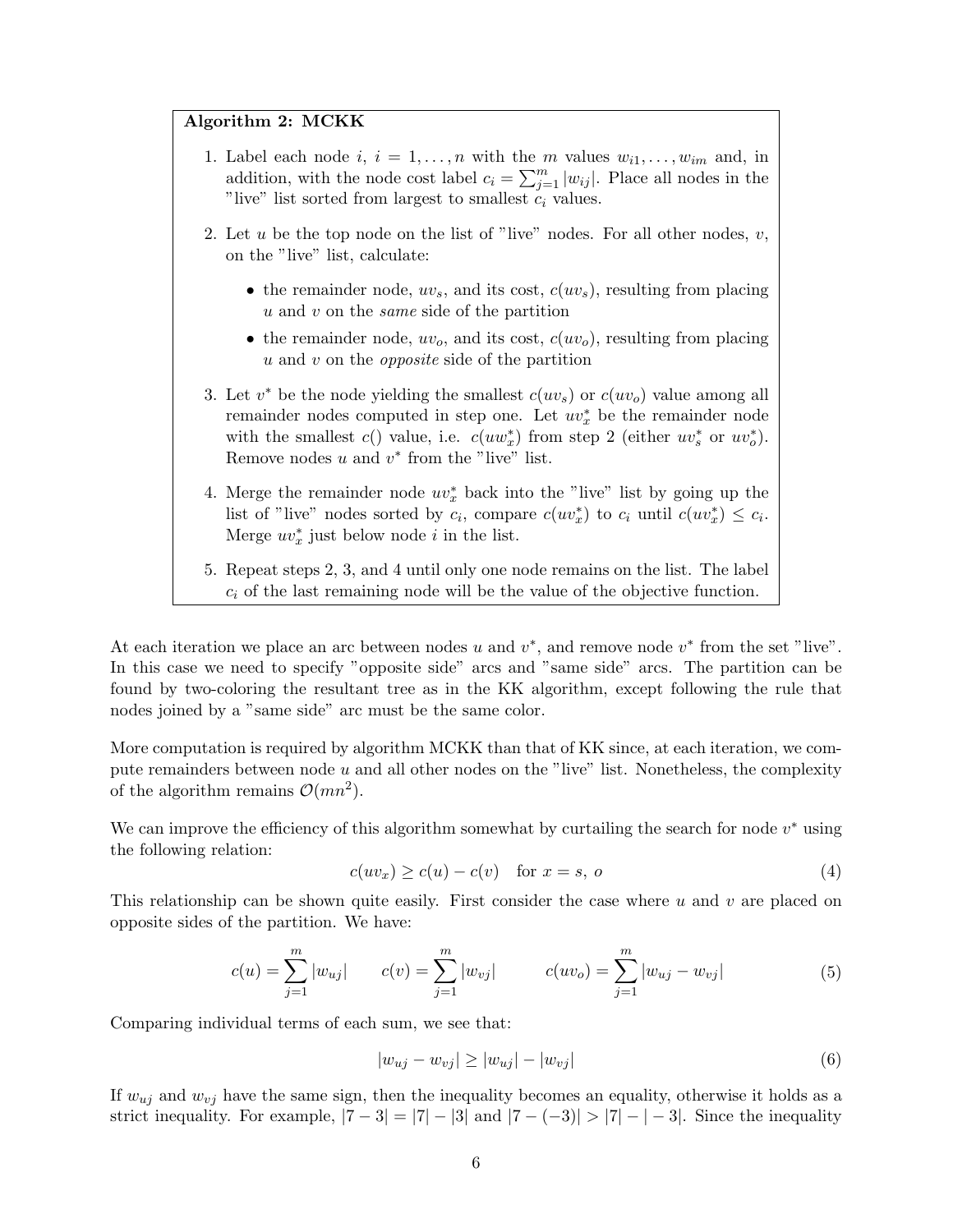holds for each term in the sum, it must hold for the sum. When  $u$  and  $v$  are on the same side of the partition we have:

$$
c(u) = \sum_{j=1}^{m} |w_{uj}| \qquad c(v) = \sum_{j=1}^{m} |w_{vj}| \qquad c(uv_o) = \sum_{j=1}^{m} |w_{uj} + w_{vj}| \qquad (7)
$$

Again, comparing individual terms of each sum, we see that:

$$
|w_{uj} + w_{vj}| \ge |w_{uj}| - |w_{vj}| \tag{8}
$$

For example,  $|7+3| > |7| - |3|$  and  $|7+(-3)| = |7|-1|$ . In step 2 of Algorithm 2 we are looking for the "best" node,  $v^*$ , to combine with node u. Suppose we have found a node,  $v^c$ , yielding a remainder with cost value  $c(uv^c)$ . Then we need not consider any additional node, v, satisfying

$$
c(v) \le c(u) - c(uv^c) \tag{9}
$$

since combining nodes u and v cannot produce a remainder node with value lower than  $c(uv^c)$ . Since we maintain the "live" list sorted by decreasing  $c()$ , once a node meets this criteria, we can stop searching and declare that  $v^* = v^c$ . We have observed reasonably significant reductions in CPU times by curtailing the search for the best  $v^*$  to combine with  $u$  in this fashion.

#### 3.2 Subsets of Equal Cardinality with MCNP

Consider the m dimensional MCNP problem of Section [3.1](#page-3-0) and assume that the number of nodes,  $n$ , is even. The objective is to minimize the difference in absolute componentwise sums of the two resulting subsets. Now suppose an additional constraint is added to the problem requiring that the cardinality of each of the subsets is equal, i.e. a new constraint on the binary variables of the form

<span id="page-7-0"></span>
$$
\sum_{i=1}^{n} x_i = \frac{n}{2}
$$
 (10)

In order to accommodate the constraint defined in [\(10\)](#page-7-0), a simple adjustment is made in the node construction. For each of the n nodes include an  $(m+1)$ <sup>st</sup> dimension containing some value  $w_{i(m+1)}$ such that

<span id="page-7-2"></span><span id="page-7-1"></span>
$$
w_{i(m+1)} \gg \max_i c_i \tag{11}
$$

To see how  $w_{i(m+1)}$  would lead to equal sized subsets recall the MCNP objective function from [\(2\)](#page-3-1) with the new dimension.

$$
\min \sum_{j=1}^{m+1} \left| \sum_{i=1}^{n} w_{ij} x_i - w_{ij} (1 - x_i) \right| \tag{12}
$$

$$
= \sum_{j=1}^{m} \left| \sum_{i=1}^{n} w_{ij} x_i - w_{ij} (1 - x_i) \right| + \left| \sum_{i=1}^{n} w_{i(m+1)} x_i - w_{i(m+1)} (1 - x_i) \right| \tag{13}
$$

Observe that by defining  $w_{i(m+1)}$  to be sufficiently large, the second term of the [\(13\)](#page-7-1) will dominate the objective value. The minimum of [\(12\)](#page-7-2) will therefore be achived when [\(10\)](#page-7-0) is satisfied; we refer to this as the "BigM" approach to MCNP. If n is odd, "BigM" is still used, but will obviously lead to subsets of sizes  $\lceil \frac{n}{2} \rceil$  $\frac{n}{2}$  and  $\frac{n}{2}$  $\frac{n}{2}$ .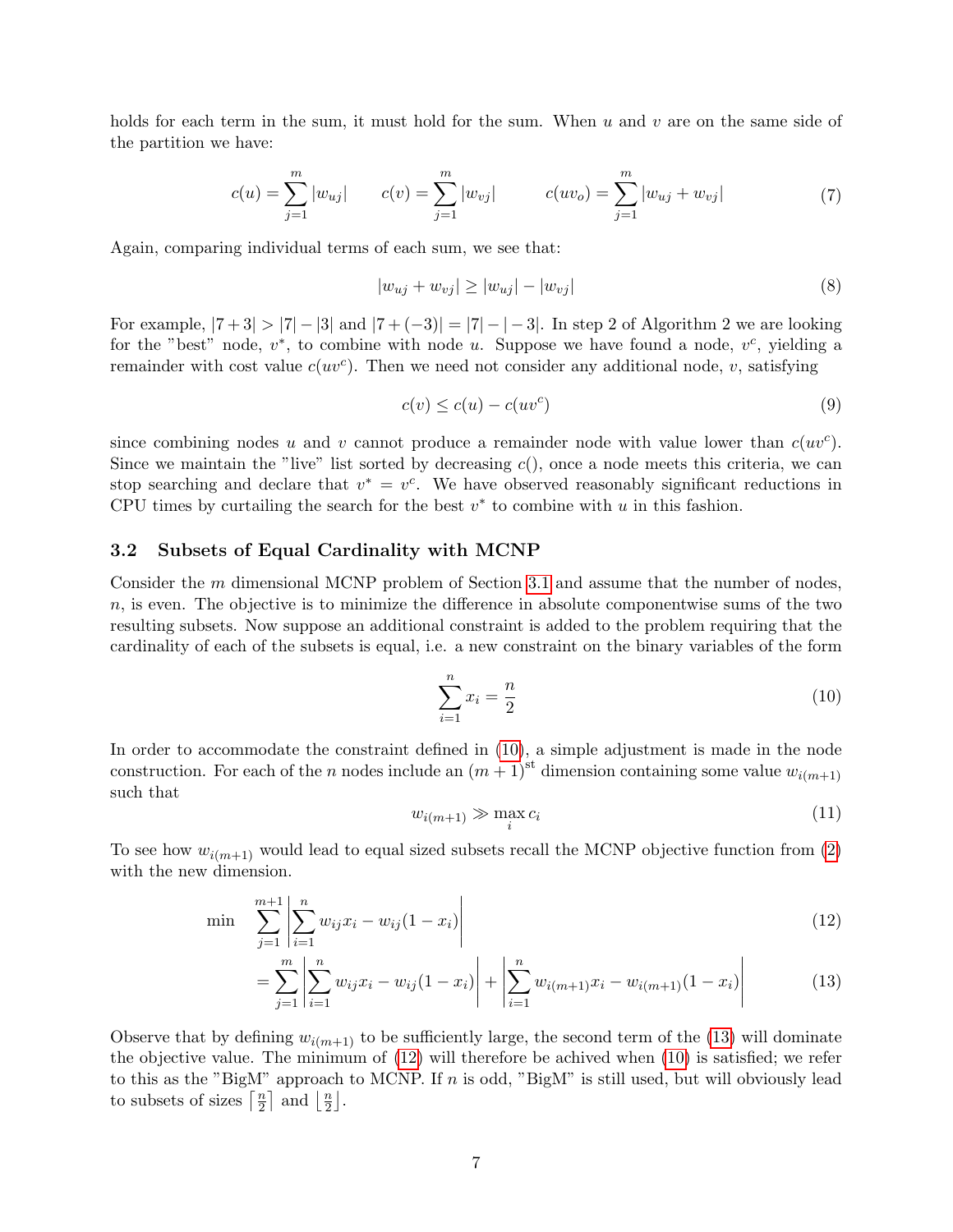## 4 Analysis of Covariance

#### 4.1 General Model Form

Consider an experiment with response variable,  $y$ , and an uncontrollable, but measurable, variable, x, such that y has a linear relationship with x. The latter variable, x, is said to be a covariate or concomitant variable that, if unaccounted for, can inflate errors in hypothesis tests [\[10\]](#page-17-9). In order to adjust the response variable for covariates the analysis of covariance (ANCOVA) method can be applied.

Let  $y_{ij}$  be the  $j^{th}$  response to the  $i^{th}$  treatment and  $x_{ij}$  be the corresponding covariate measurement. For treatment effects  $\tau_i$ ,  $i = 1, \ldots, a$  the standard general linear model used in ANCOVA is

<span id="page-8-0"></span>
$$
y_{ij} = \mu + \tau_i + \beta (x_{ij} - \bar{x}) + \epsilon_{ij} \quad j = 1, ..., n
$$
 (14)

where errors  $\epsilon_{ij} \sim N(0, \sigma^2)$ . It is further assumed that  $\sum_{i=1}^a \tau_i = 0$ , that the covariate is not affected by the treatments, and that the linear relationship is parallel across treatment groups. Without the covariate, this model reduces to the standard one way analysis of variance (ANOVA). Note that model [\(14\)](#page-8-0) is obviously not restricted to only a single covariate.

The goal of ANCOVA is to test for a significant nonzero effect for any of the a treatments in the experiment. This hypothesis is formally stated as

<span id="page-8-1"></span>
$$
H_0: \tau_i = 0 \quad \forall i
$$
  

$$
H_1: \tau_i \neq 0 \quad \text{for some } i
$$
 (15)

To test [\(15\)](#page-8-1) an extra sum of squares approach is utilized. Under the null hypothesis the reduced model is

$$
y_{ij} = \mu + \beta (x_{ij} - \bar{x}) + \epsilon_{ij}
$$
\n<sup>(16)</sup>

#### 4.2 Experimental Design for ANCOVA

The traditional experimental design methodologies assign subjects to treatment groups through randomization. In [\[11\]](#page-17-10), however, it was shown that with two treatments and one covariate in an ANCOVA experiment nonrandom assignment was not a necessity. The method of [\[11\]](#page-17-10) assigned treatments using "alternate ranks" of the concomitant variable and was shown to maintain the null distribution alpha levels. In [\[12\]](#page-17-11), alternate ranks design was shown to slightly increase statistical power in the presence of highly skewed response variable distributions. We present a generalization of the alternate ranks method to account for multiple covariates as well as a MCNP based nonrandom assignment design.

#### 4.2.1 Alternate Ranks Design

Consider a single covariate ANCOVA experiment in which the covariate is observed before treatment groups are assigned to either of the two treatment groups. Dalton and Overall [\[11\]](#page-17-10) proposed ranking each subject on the basis of the covariate measurement. The highest value is assignmed to treatment one, second to treatment two, third to treatment two and fourth to treatment one. This pattern is 1221... and is continued until all of the subjects are assigned to a treatment. As discussed in [\[12\]](#page-17-11), the extension for three treatments is straightforward with an assignment pattern of 123321..., but only the two treatment case is considered here.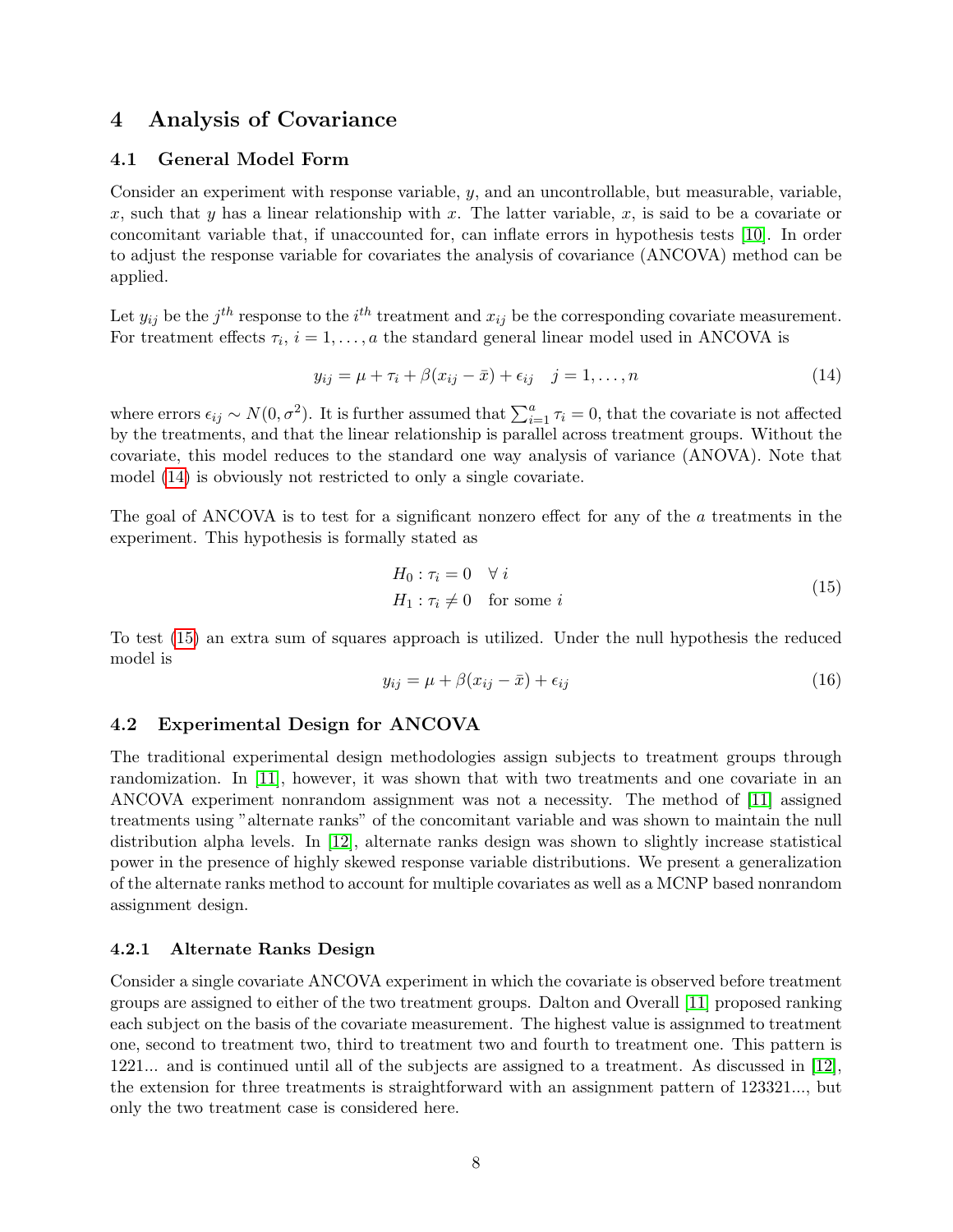The primary concern with nonrandom assignment is with regards to creating a bias in the resulting treatment effect estimates, but [\[11\]](#page-17-10) verified through Monte Carlo experiments that the alternate ranks design yielded unbiased results. Maxwell et al. [\[13\]](#page-17-12) further investigated the power and Type I error of the design confirming that the simulated test statistic distribution is in line with that generated from random assignment. It was also concluded in [\[13\]](#page-17-12) that if information regarding the concomitant variable is available, then the alternative ranks design would yield the most powerful results. This result was confirmed and shown to be even more prevalent in [\[12\]](#page-17-11) in the case of skewed response distributions.

All discussed results focused upon alternate ranks design with a single covariate, but this concept can be applied to the multiple covariate case. Suppose that the following general model is considered

<span id="page-9-0"></span>
$$
y_{ij} = \mu + \tau_i + \beta_1 (x_{ij1} - \bar{x}_1) + \dots + \beta_m (x_{ijm} - \bar{x}_m) + \epsilon_{ij} \quad \begin{cases} \ i = 1, \dots, a \\ \ j = 1, \dots, n \end{cases} \tag{17}
$$

In general, ANCOVA with multiple covariates assumes that there is no interaction between the concomitant variables. Also, as in the standard alternate ranks case, we will include the additional assumption that all covariate information can be measured before assignment to treatment groups. The covariate measurements can be viewed as  $m$  dimensional points, allowing for each subject to be assigned to either of the two treatment groups based upon an iterative closest pairs algorithm.

#### Algorithm 3: Nonrandom Assignment with Closest Pairs

- 1. Label each m dimensional covariate observation as points  $x_i$
- 2. Select the closest unassigned points by Euclidean distance
- 3. Assign the point with the larger of Euclidean norms to treatment one, the other to treatment two.
- 4. Repeat step 2
- 5. Assign the point with the smaller of the Euclidean norms to treatment one, the other to two
- 6. Repeat 2 5 until no points remain

Note that this algorithm does not have the alternate ranks design as the one dimensional special case. With alternate ranks, the covariate measurements are initially sorted in descending order; this concept does not have a clear parallel in higher dimensions. So, the above algorithm should only be applied to multiple covariate experiments and standard alternate ranks design for the single covariate case. Despite this issue, nonrandom assignment with closest pairs still maintains the general ideas of the alternate ranks design by using Euclidean norms to determine final group assignment amongst the closest pair of available points.

#### 4.2.2 MCNP Design

Dalton and Overall [\[11\]](#page-17-10) note that alternate ranks design achieves increases in power by "equating not only group means but the entire pretest distribution within the treatmeant groups". While this is true, the convergence in distribution still may be slow, limiting the ability for the rank based design to improve the ANCOVA procedure. We propose an equal cardinality MCNP based method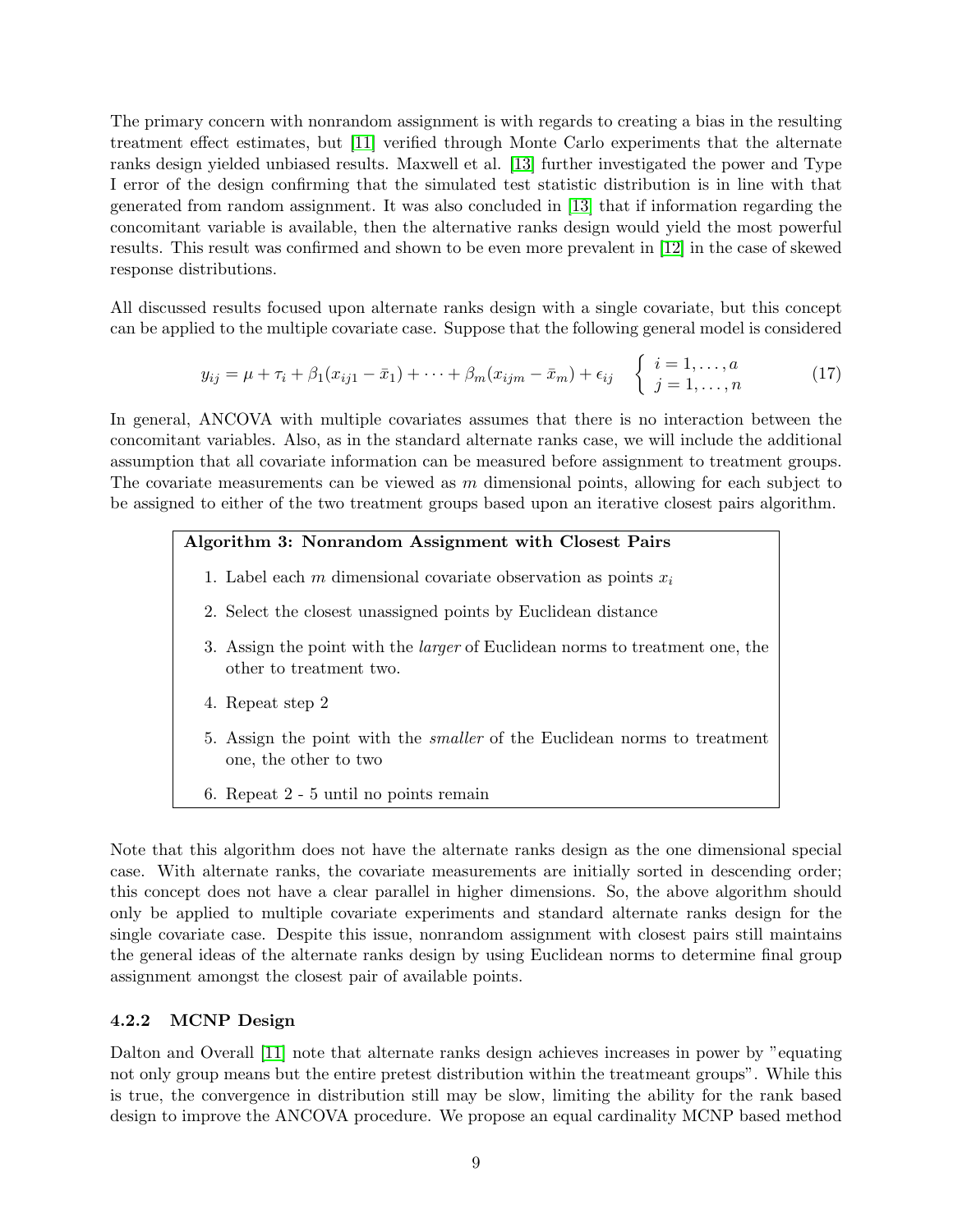for efficiently creating treatment groups with approximately equal covariate distributions. This goal is accomplished by constructing nodes for each covariate measurement containing information regarding the deviations from the population's central moments.

Consider the single factor ANCOVA experiment in which the covariate measurements,  $x_i$ , are available before the n subjects are assigned to either of the two treatment groups. The subjects will be partitioned so that the distributions of the subsets are approximately equal insofar as the first  $k$ central moments will be closely matched. For each observation create a k dimensional node with the  $j^{th}$  element of the  $i^{th}$  node determined as follows

<span id="page-10-0"></span>
$$
x_{ij} = \text{sign}(x_i - \bar{x})|x_i - \bar{x}|^j \tag{18}
$$

The use of the sign function and dependence upon the central moments will force a balance between measurements on each side of the distribution.

Each of the  $k$  node values will also have a weight applied to it that will serve as a scaling factor. The scaling factor for the  $j<sup>th</sup>$  element of each node is determined by the corresponding empirical moment of the full set as

$$
w_j = \frac{n}{\sum_{i=1}^n x_i^j} \tag{19}
$$

Scaling vector w acts as a normalizing term to prevent higher moments from dominating node cost. With these nodes, the MCKK algorithm can be applied and will yield two subsets that have k approximately equal central moments; subsequently, these subsets are equal in distribution.

The MCNP based nonrandom assignment design easily scales to the multiple covariate case. Suppose m covariates are measured and are to be used as the criteria for assignment to either of the two treatment groups. ANCOVA assumptions dictate that these covariates are independent, so we partition the subjects by simultaneously balancing  $k$  marginal moments for each of the  $m$  dimensions. Nodes are constructed for each of the  $n$  subjects with the node containing  $mk$  elements. The node values are determined using [\(18\)](#page-10-0) for the covariates. Therefore, the  $mk$  elements of the  $i^{th}$  node are calculated as

$$
x_{ij\ell} = \text{sign}(x_{i\ell} - \bar{x}_{\ell}) | x_{i\ell} - \bar{x}_{\ell} |^j \quad \begin{cases} \ j = 1, \dots, k \\ \ell = 1, \dots, m \end{cases}
$$
 (20)

Just as was done in the single covariate case, we scale the node elements by their corresponding full set empirical moments. So, for the  $i^{th}$  node, the scaling factors are

$$
w_{j\ell} = \frac{n}{\sum_{i=1}^{n} x_{i\ell}^j} \quad \begin{cases} \quad j = 1, \dots, k \\ \quad \ell = 1, \dots, m \end{cases} \tag{21}
$$

i.e., the inverse of  $j^{th}$  empirical moment of covariate  $\ell$ .

#### <span id="page-10-1"></span>4.3 Numerical Results

The alternate ranks design, its multiple covariate extension, the moment matching MCNP and randomization were compared through use of simulated ANCOVA experiments. Alpha levels for each of the partitioning methods were tested to ensure that the selected Type I error rates were maintained when the nonrandom schemes were used. This process was repeated for one, two and three covariates. The simulation algorithms and a summary of the numerical results are presented.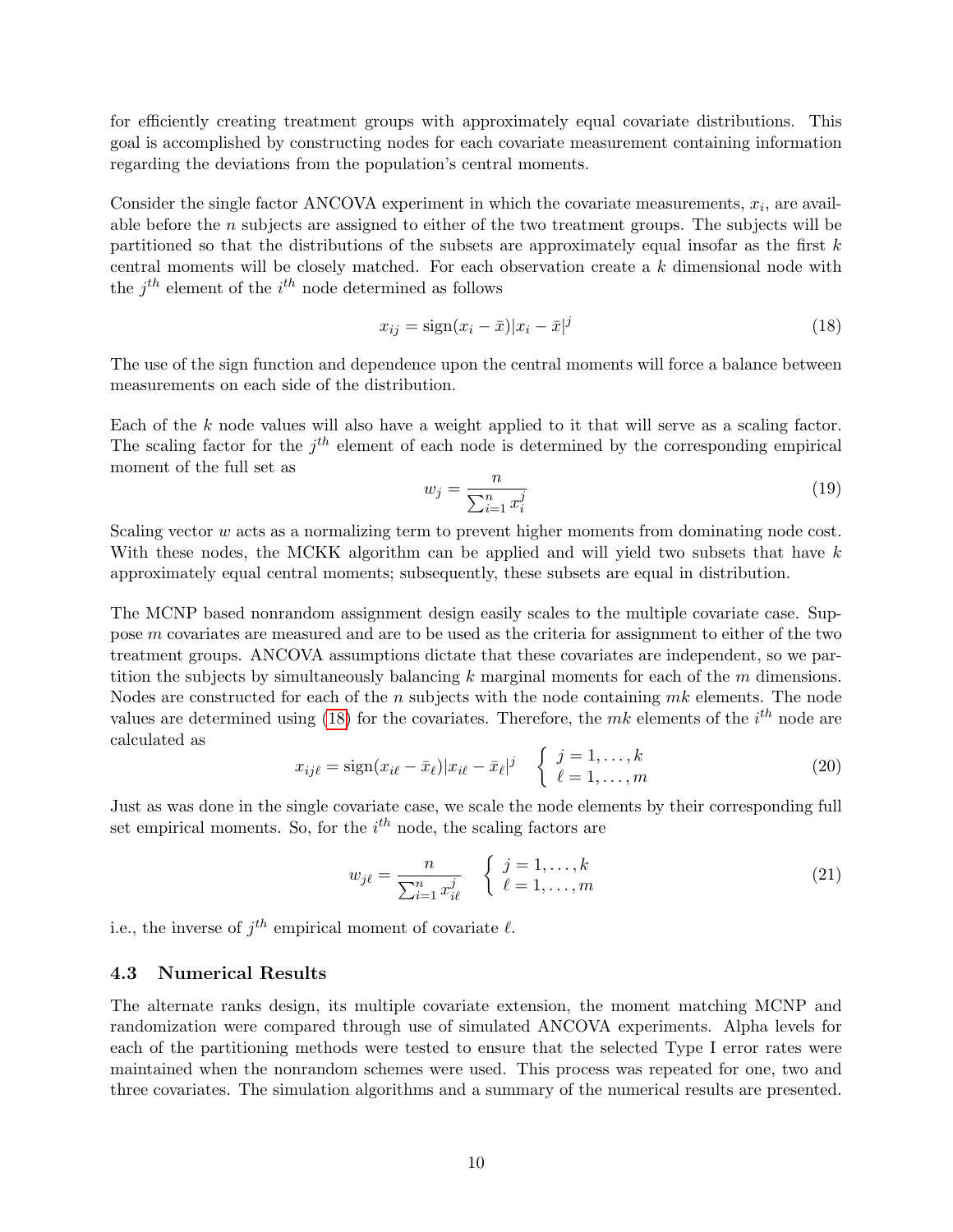#### <span id="page-11-0"></span>4.3.1 Methodology

Recall the general form of the ANCOVA general linear model presented in [\(17\)](#page-9-0); to simulate an experiment with this model there are a total of  $m + 1$  random variables that must be generated. The first m correspond to realizations of the independent covariate values and the last is the random error,  $\epsilon_{ij} \sim N(0, \sigma_{\epsilon}^2)$ . The value  $\sigma_{\epsilon}^2$  as well as the group values  $\tau_i$  are taken to be constant; in the experiments here, only two groups are used. The response variable,  $y_{ij}$ , is calculated using these random variables and constants. Parameters  $\mu$  and  $\beta_i$  are preset constants that represent a translation of the data and, as a result, do not change the analysis. Due to this fact the numerical experiments here will set them to zero and one respectively.

For each simulated experiment the covariates will be sampled from a prespecified distribution with cumulative density function,  $F$ , and partitioned by each of the three methods. For  $F$ , a skewed distribution was tested for two reasons. First, since real data is highly likely to have a nonzero kurtosis [\[12\]](#page-17-11). Secondly, the alternate ranks design was shown to be the most powerful test for the skewed distribution case, so this represents the appropriate setting for comparisons between the two nonrandom assignment techniques. The resulting groups will be used in model [\(17\)](#page-9-0) along with the independent random errors,  $\epsilon_{ij}$ , and fixed  $\tau_i$  to generate the response variables. With the simulated responses, the ANCOVA procedure will be applied to determine if a group difference in means exists. The complete algorithm for n total subjects with  $m$  covariates is shown in the following.

#### Algorithm 4: Simulated ANCOVA Experiment

- 1. Set constants  $\sigma_{\epsilon}$ ,  $\tau_i$ ,  $\mu$ ,  $\beta_{\ell}$
- 2. Generate *n* realizations of the *m* covariates  $x_{i\ell} = F^{-1}(u_i)$  where  $u_i \sim$  $U(0, 1), i = 1, \ldots, n, \ell = 1, \ldots, m$
- 3. Produce two equal sized groups using each partition method
	- $x_{ij\ell}^M$  = element  $(i, j, \ell)$  from the MCNP partition
	- $x_{ij\ell}^A =$  element  $(i, j, \ell)$  from the alternate ranks/closest pairs
	- $x_{ij\ell}^R$  = element  $(i, j, \ell)$  from the random partition
- 4. Generate *n* realizations of the random error,  $\epsilon_{ij} \sim N(0, 1)$
- 5. Calculate the response variables

$$
y_{ij}^{(p)} = \mu + \tau_i + \sum_{\ell=1}^{m} \beta_{\ell} x_{ij\ell}^{(p)} + \epsilon_{ij} \quad \begin{cases} i = 1, 2 \\ j = 1, \dots, n/2 \\ p \in \{M, A, R\} \end{cases}
$$

6. Apply the ANCOVA procedure to all sets  $(Y^{(p)}, X_1^{(p)}, \ldots, X_m^{(p)})$  to test for a significant treatment affect

This algorithm was repeated  $N = 100,000$  times so that rejection results can be tabulated for each partitioning method and aggregated to calculate the power of the test. The difference in group means were varied over [0, 2] in increments of 0.125. When all  $\tau_i = 0$  the statistical power simulation represents an estimate of the Type I error rate; in the experiments, this value was set to 5%. In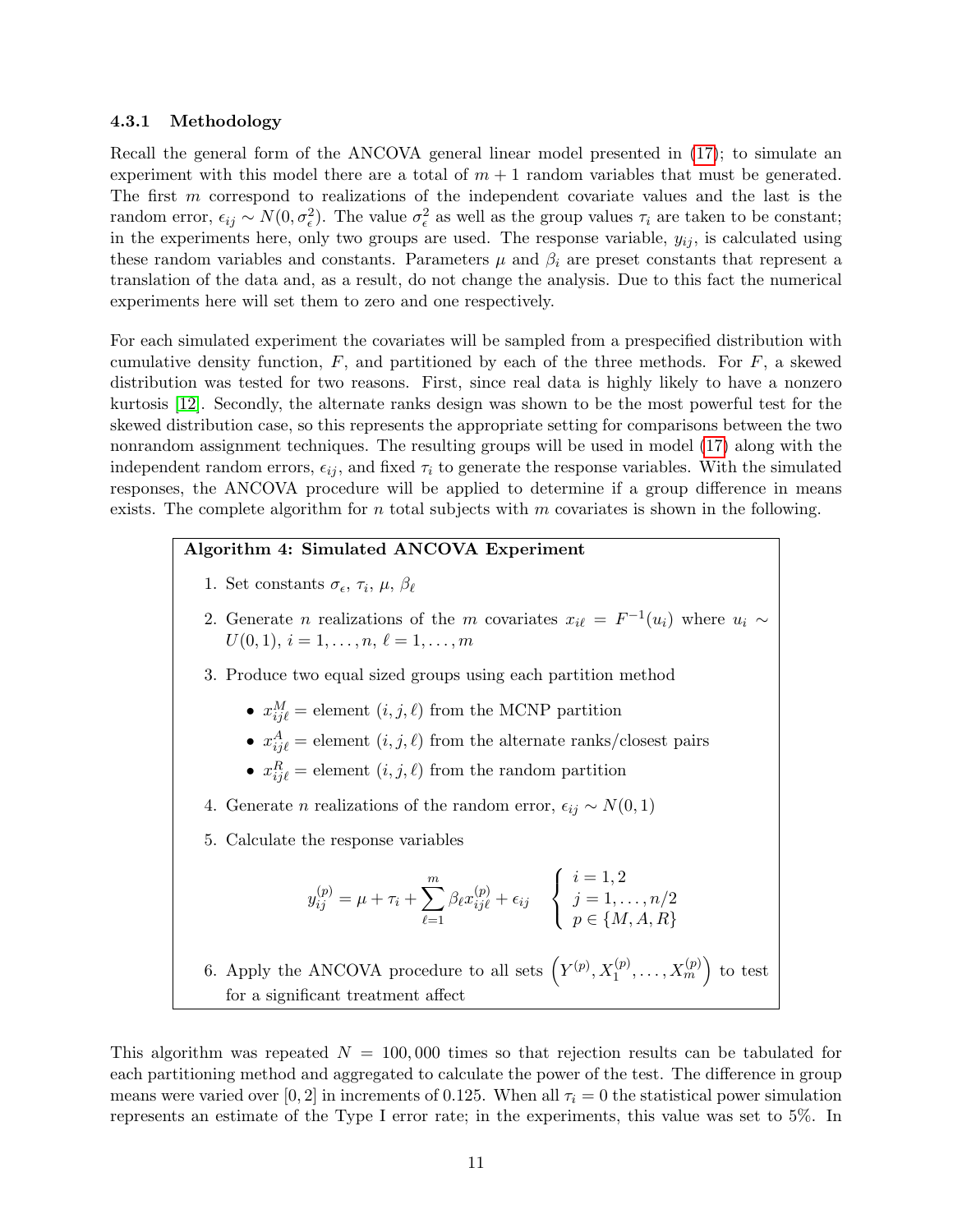each experiment the random error parameter was  $\sigma_{\epsilon} = 0.75$ . As was previously mentioned,  $\mu = 0$ and  $\beta_{\ell} = 1$ .

For each experiment, all covariates were assumed to have the same underlying distribution. The skewed distribution used had  $x_{ij\ell}$  selected from the intersection of  $N(0, \sigma_x = 3) \cap [0, 5.88]$ . This set represents the nonnegative values of a  $N(\mu = 0, \sigma_x = 3)$  distribution excluding the upper 2.5% tail to avoid having the experiment influenced by extreme outliers. These values were generated using the Box-Muller transform [\[15\]](#page-17-13) and an accept-reject methodology to enforce to the intervals [0, 5.88]. The power was estimated for the one, two and three covariate cases using  $n = \{10, 20, 30, 40\}$  total subjects.

#### 4.3.2 Simulation Results

Consider the  $n = 10$  subjects case in which the covariates were sampled from the skewed distribution described in Section [4.3.1](#page-11-0) and partitioned into two equal sized groups. The total statistical power results are in Table [1](#page-12-0) with random, alternate ranks and MCNP partitioning for one, two and three factors.

|        | One Covariate |           |             | Two Covariates |          |             | Three Covariates |          |             |
|--------|---------------|-----------|-------------|----------------|----------|-------------|------------------|----------|-------------|
| $\tau$ | Rand          | AltRank   | <b>MCNP</b> | Rand           | AltRank  | <b>MCNP</b> | Rand             | AltRank  | <b>MCNP</b> |
| 0.000  | 4.89%         | 4.85%     | 4.98%       | $5.01\%$       | 4.92%    | $5.01\%$    | 5.02%            | $5.03\%$ | 5.07%       |
| 0.125  | 5.58%         | 5.68%     | 5.67%       | 5.61%          | $5.50\%$ | 5.49%       | 5.40\%           | $5.55\%$ | 5.46%       |
| 0.250  | 7.21%         | 7.48\%    | 7.39%       | 6.81%          | $7.06\%$ | 7.21\%      | $6.52\%$         | $6.80\%$ | 7.10%       |
| 0.375  | 9.87%         | 10.51\%   | 10.48%      | 8.93%          | 9.93%    | $10.10\%$   | 8.36%            | 9.24\%   | 9.76%       |
| 0.500  | 14.00%        | 15.04%    | 14.92%      | 12.45%         | 13.84%   | 14.37%      | 10.78%           | 12.41%   | 13.18%      |
| 0.625  | $19.00\%$     | 20.61%    | 20.61%      | $16.53\%$      | 18.86%   | $19.69\%$   | 14.24\%          | 16.75\%  | 18.09%      |
| 0.750  | 25.24\%       | 27.55%    | 27.49%      | $21.99\%$      | 24.97%   | 26.07\%     | $18.35\%$        | 21.86\%  | 23.70\%     |
| 0.875  | 32.18%        | 35.41\%   | 35.47%      | 27.90%         | 32.03\%  | 33.54\%     | 23.17\%          | 28.15\%  | 30.67%      |
| 1.000  | 40.25%        | 44.08%    | 44.17%      | $34.65\%$      | 40.08%   | 41.72\%     | 28.64%           | 34.58%   | 37.97%      |
| 1.125  | 48.52%        | 52.96%    | 52.88%      | 41.64\%        | 48.11\%  | $50.46\%$   | $34.55\%$        | 41.91\%  | 45.53%      |
| 1.250  | $56.87\%$     | $61.82\%$ | $61.69\%$   | 48.97%         | 56.17\%  | $58.63\%$   | $40.95\%$        | 49.24\%  | $53.55\%$   |
| 1.375  | 64.59%        | 69.82\%   | 69.66\%     | $56.41\%$      | 64.12\%  | 66.49%      | 47.29%           | 56.70%   | $61.56\%$   |
| 1.500  | 71.84\%       | 77.17%    | $77.15\%$   | $63.39\%$      | 71.43\%  | 74.02\%     | $53.80\%$        | 63.77%   | 68.68%      |
| 1.625  | 78.30%        | 83.27%    | 83.18%      | 70.03%         | 77.98%   | 80.41\%     | $59.95\%$        | 70.29%   | 75.27%      |
| 1.750  | 83.74%        | 88.11\%   | 88.13\%     | $75.52\%$      | 83.30\%  | 85.46\%     | 65.32\%          | 76.10\%  | 80.94\%     |
| 1.875  | 88.22\%       | 91.83\%   | 91.96\%     | 80.74\%        | 88.10\%  | $90.00\%$   | 70.70%           | 81.20%   | 85.74\%     |
| 2.000  | 91.38\%       | 94.67\%   | 94.69%      | 84.87%         | 91.54\%  | 93.10\%     | $75.60\%$        | 85.72\%  | 89.68%      |

<span id="page-12-0"></span>Table 1: For  $n = 10$ , the statistical power using MCNP exceeds that of random and alternate ranks based partitioning. The power improvement with MCNP increases as additional covariates are included in the experiment

It is important to note that the Type I error rates found in the first row,  $\tau = 0$ , are maintained at the 95% confidence level for all three methods. The size of the confidence intervals range from  $\pm 0.13\%$  for  $\tau = 0$  up to  $\pm 0.31\%$  for power values near 50%. As was observed in [\[11\]](#page-17-10), the alternate ranks design produces Type I errors in line with that of random assignment. This holds true for MCNP and the closest pairs extension. As  $\tau$  increases, the statistical power using alternate ranks is slightly higher than that of randomization, but the increase is larger still for MCNP. With the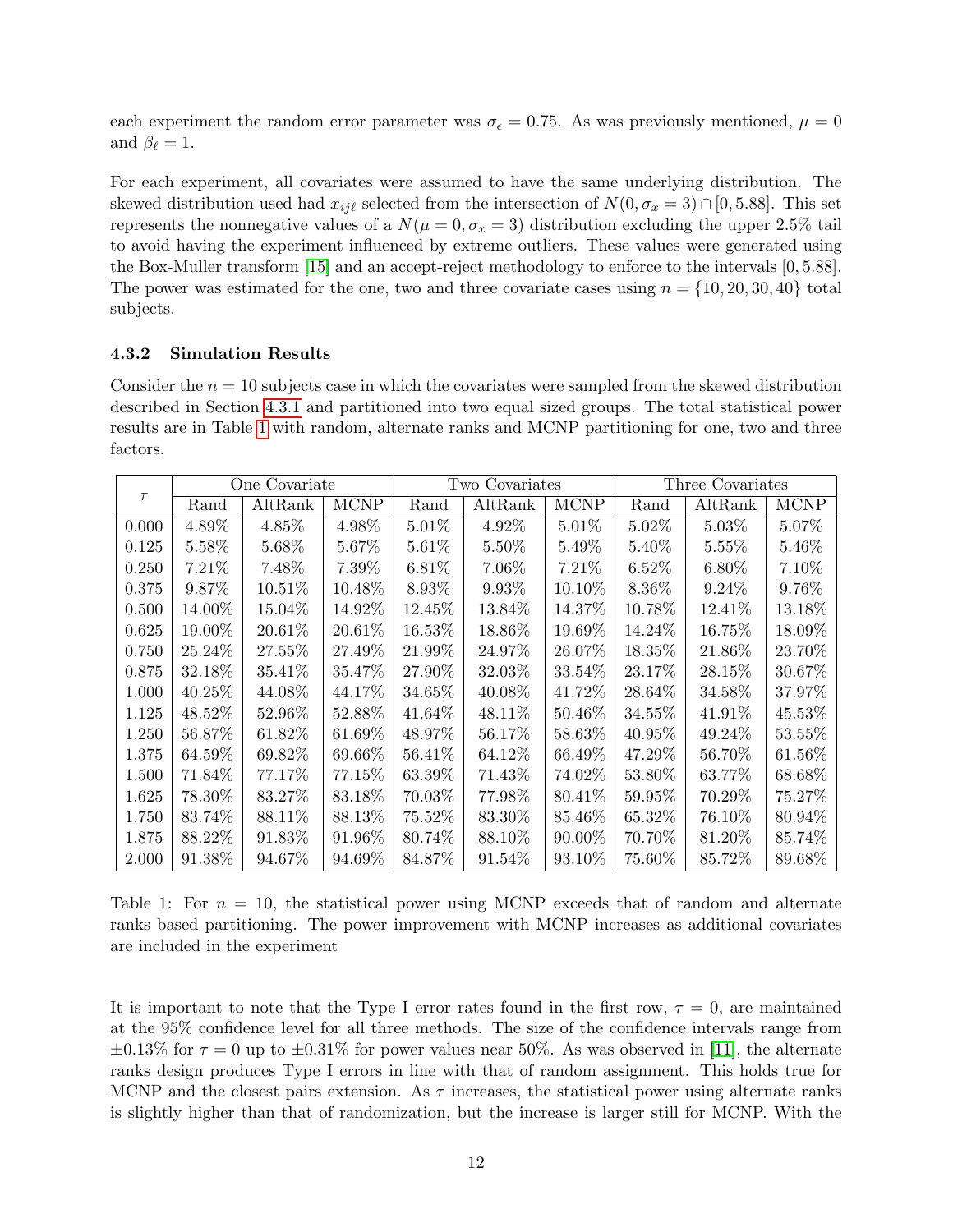addition of more covariates in the model, the power enhancement offered by the MCNP partitioning becomes more pronounced. Figure [1](#page-13-0) shows the amount of power increase over randomization for each covariate count.



Figure 1: For  $n = 10$ , the increase in power offered by MCNP over standard randomization grows with the inclusion of additional covariates.

When the pool of subjects increases, the gap in power between methods decreases due to the asymptotic properties of randomization. This result is to be expected. Despite this, the outperformance of MCNP is still evident for larger sample sizes. For example, consider the MCNP power increase for  $n = \{20, 30, 40\}$  with a the three factor experiment in Figure [2.](#page-13-1)

<span id="page-13-1"></span><span id="page-13-0"></span>

Figure 2: MCNP provides a persistent increase in statistical power, but, as is expected, this gain decreases as sample size,  $n$ , increases.

For a complete listing of power results for MCNP, alternate ranks and random design, see Appendix [A.](#page-15-0) The power increase associated with MCNP shows large increases with additional covariates and smaller improvements with increases in  $n$ .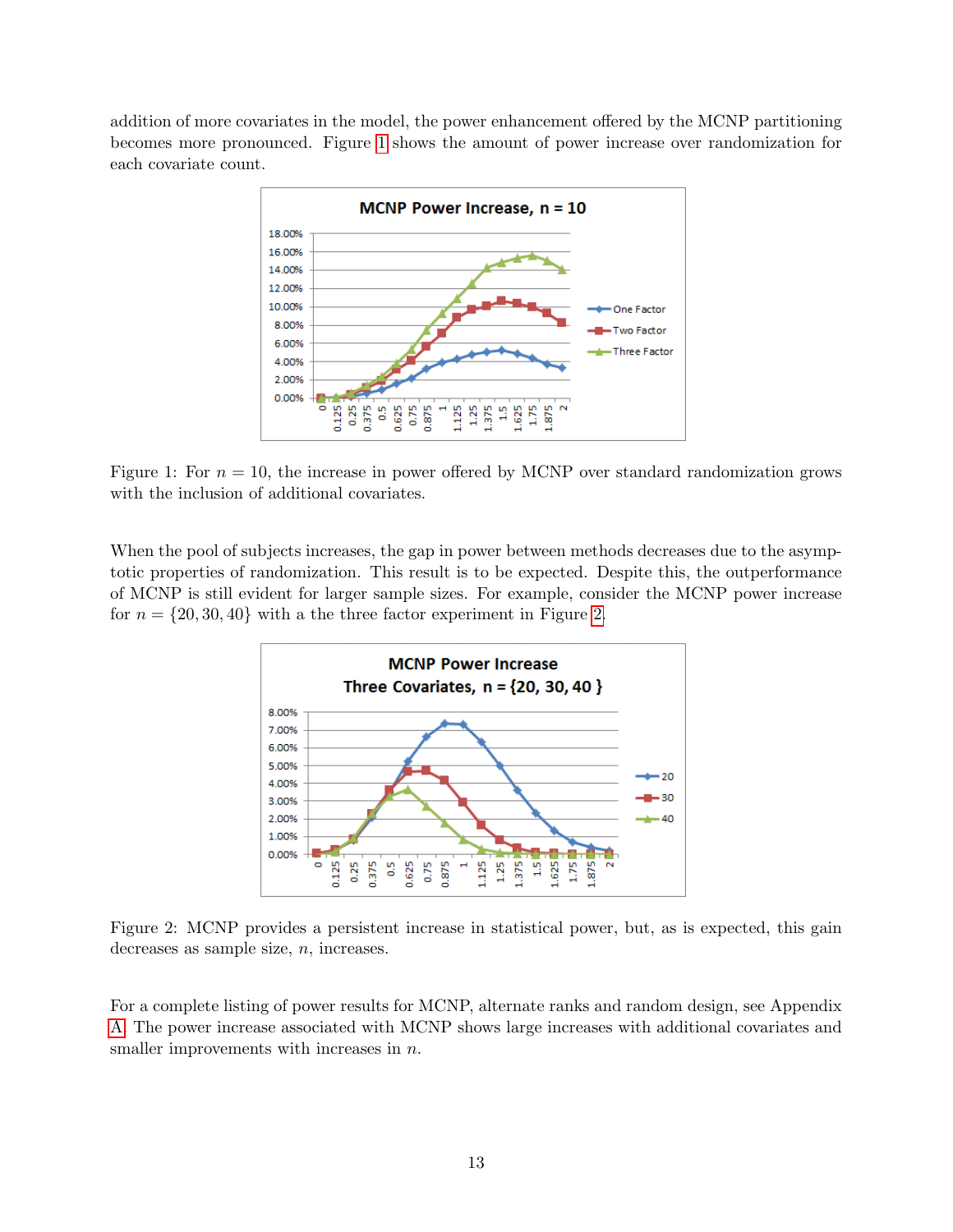# 5 Conclusion

We have presented a generalization of the number partitioning problem (NP) that allows for the partitining of m dimensional nodes containing elements with no sign restrictions; this was referred to as the multi-criteria number partitioning problem (MCNP). To solve MCNP, a multi-criteria adaptation of the Karmarkar-Karp (KK) algorithm was developed (MCKK) that produces quality approximate solutions in  $\mathcal{O}(mn^2)$ . By adding an additional "BigM" dimension to each node, it was shown that subsets of equal cardinality can be produced using MCKK. Each of these results represents new extensions to the classical NP problem.

For observed random samples, it was demonstrated that MCNP can be used to partition the sample into subsets that are approximately equal in distribution. This was accomplished by defining k dimensional nodes for each of the observations. Each of the dimensions contained the scaled deviations of the corresponding datapoint from the central moments of the full sample.

The moment matching partitioning scheme proved to be extremely useful in the creation of treatment groups for analysis of covariance (ANCOVA) experiments. For experiments in which the covariate(s) could be measured before group assignment, MCNP based moment matching with equal subset sizes can be applied to generate nonrandom treatment groups. For the purpose of benchmarking with a well known nonrandom assignment method, the alternate ranks design of [\[11\]](#page-17-10) was used. To compare multiple covariate experiments a generalization of the alternate ranks design that utilized an iterative closest pairs approach was presented.

The MCNP design yielded improvements in statistical power over both alternate ranks and random assignment that were particularly pronounced in small sample experiments as well as with multiple covariates. The gains in power dramatically increased with the number of covariates and decreased with larger sample sizes. Despite being nonrandom designs, both MCNP and alternate ranks/closest pairs maintained Type I error rates; this was verified for alternate ranks in [\[11\]](#page-17-10) and again in [\[12\]](#page-17-11), but only for a single covariate. We conclude that MCNP is an efficient nonrandom experimental design for ANCOVA that increases statistical power while maintaining desired Type I error levels.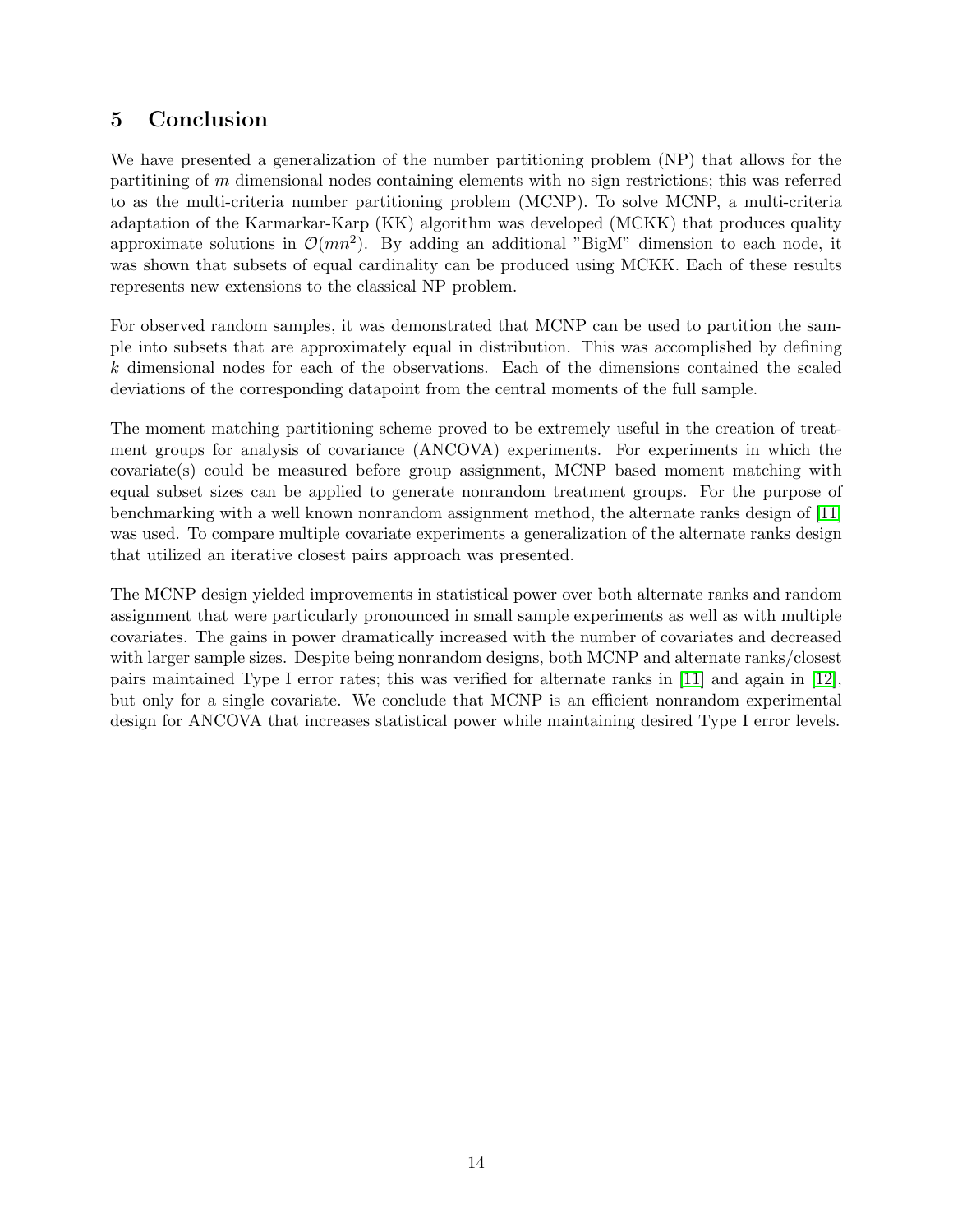# Appendices

# <span id="page-15-0"></span>A Power Results for Section [4.3](#page-10-1) Experiments

| $n=10$ |               |           |                |           |          |                  |          |                             |             |
|--------|---------------|-----------|----------------|-----------|----------|------------------|----------|-----------------------------|-------------|
| $\tau$ | One Covariate |           | Two Covariates |           |          | Three Covariates |          |                             |             |
|        | Rand          | AltRank   | <b>MCNP</b>    | Rand      | AltRank  | <b>MCNP</b>      | Rand     | $\overline{\text{AltRank}}$ | <b>MCNP</b> |
| 0.000  | 4.89%         | $4.85\%$  | 4.98%          | 5.01%     | $4.92\%$ | $5.01\%$         | $5.02\%$ | $5.03\%$                    | $5.07\%$    |
| 0.125  | 5.58%         | $5.68\%$  | 5.67%          | 5.61%     | 5.50%    | 5.49%            | 5.40%    | 5.55%                       | 5.46%       |
| 0.250  | 7.21%         | 7.48%     | 7.39%          | 6.81%     | 7.06%    | 7.21%            | $6.52\%$ | $6.80\%$                    | 7.10%       |
| 0.375  | 9.87%         | $10.51\%$ | 10.48%         | 8.93%     | 9.93%    | 10.10%           | 8.36%    | 9.24%                       | 9.76%       |
| 0.500  | 14.00%        | 15.04%    | 14.92%         | 12.45%    | 13.84%   | 14.37%           | 10.78%   | 12.41%                      | 13.18%      |
| 0.625  | 19.00%        | 20.61%    | 20.61%         | $16.53\%$ | 18.86%   | 19.69%           | 14.24%   | 16.75%                      | 18.09%      |
| 0.750  | 25.24%        | 27.55%    | 27.49%         | 21.99%    | 24.97%   | 26.07%           | 18.35%   | 21.86%                      | 23.70%      |
| 0.875  | 32.18%        | 35.41%    | 35.47%         | 27.90%    | 32.03%   | 33.54%           | 23.17%   | 28.15%                      | $30.67\%$   |
| 1.000  | 40.25%        | 44.08%    | 44.17%         | 34.65%    | 40.08%   | 41.72%           | 28.64%   | 34.58%                      | 37.97%      |
| 1.125  | 48.52%        | 52.96%    | 52.88%         | 41.64%    | 48.11%   | 50.46%           | 34.55%   | 41.91%                      | $45.53\%$   |
| 1.250  | 56.87%        | 61.82%    | 61.69%         | $48.97\%$ | 56.17%   | $58.63\%$        | 40.95%   | 49.24\%                     | 53.55%      |
| 1.375  | 64.59%        | 69.82%    | 69.66%         | 56.41%    | 64.12%   | 66.49%           | 47.29%   | 56.70%                      | $61.56\%$   |
| 1.500  | 71.84%        | 77.17%    | 77.15%         | 63.39%    | 71.43%   | 74.02%           | 53.80%   | 63.77%                      | $68.68\%$   |
| 1.625  | 78.30%        | 83.27%    | 83.18%         | 70.03%    | 77.98%   | 80.41\%          | 59.95%   | 70.29%                      | 75.27%      |
| 1.750  | $83.74\%$     | 88.11%    | 88.13%         | $75.52\%$ | 83.30%   | 85.46\%          | 65.32%   | 76.10%                      | 80.94%      |
| 1.875  | 88.22%        | 91.83%    | 91.96%         | 80.74%    | 88.10%   | 90.00%           | 70.70%   | 81.20%                      | 85.74%      |
| 2.000  | 91.38%        | $94.67\%$ | 94.69%         | 84.87%    | 91.54%   | 93.10%           | 75.60%   | 85.72%                      | 89.68%      |
| $n=20$ |               |           |                |           |          |                  |          |                             |             |
| 0.000  | 4.98%         | $5.06\%$  | 5.01%          | 4.98%     | 4.88%    | 4.94%            | $4.96\%$ | $5.02\%$                    | $5.02\%$    |
| 0.125  | $6.33\%$      | 6.44%     | $6.46\%$       | 6.22%     | 6.27%    | $6.36\%$         | 6.02%    | 6.27%                       | 6.28%       |
| 0.250  | 10.52%        | 10.83%    | 10.83%         | 10.18%    | 10.78%   | 10.84%           | $9.85\%$ | 10.48%                      | $10.63\%$   |
| 0.375  | 17.51%        | 18.18%    | 18.19%         | 16.99%    | 17.99%   | 18.24%           | 16.02%   | 17.59%                      | 18.07%      |
| 0.500  | 27.94%        | 29.02%    | 29.12%         | 26.41%    | 28.33%   | 28.88%           | 24.91%   | 27.40%                      | 28.43%      |
| 0.625  | 40.17%        | 41.86%    | 41.84%         | 38.13%    | 41.12%   | 41.72%           | 36.07%   | 39.93%                      | 41.31%      |
| 0.750  | 53.60%        | 55.94%    | 55.87%         | 51.13%    | 54.76%   | $55.55\%$        | 48.36%   | $53.35\%$                   | $55.02\%$   |
| 0.875  | 66.87%        | 69.13%    | 69.14%         | 63.72%    | 67.77%   | 68.72%           | 60.58%   | 66.19%                      | 67.95%      |
| 1.000  | 78.05%        | 80.30%    | $80.22\%$      | 75.07%    | 79.15%   | 79.80%           | 71.87%   | 77.52%                      | 79.20%      |
| 1.125  | 86.41%        | 88.39%    | 88.37%         | 84.09%    | 87.53%   | 88.08%           | 81.44%   | 86.32%                      | 87.77%      |
| 1.250  | 92.60%        | 93.94%    | 93.95%         | 90.61%    | 93.28%   | 93.71%           | 88.47%   | 92.38%                      | $93.45\%$   |
| 1.375  | 96.20%        | 97.07%    | 97.04%         | 94.88%    | 96.76%   | 97.02%           | 93.09%   | 96.12%                      | $96.73\%$   |
| 1.500  | 98.28%        | 98.83%    | 98.82%         | 97.36%    | 98.52%   | 98.69%           | 96.27%   | 98.27%                      | 98.61%      |
| 1.625  | 99.21%        | 99.53%    | 99.53%         | 98.74%    | 99.43%   | 99.49%           | 98.12%   | 99.28%                      | 99.46%      |
| 1.750  | 99.68%        | 99.83%    | 99.84%         | 99.40%    | 99.78%   | 99.80%           | 99.09%   | 99.72%                      | 99.81%      |
| 1.875  | 99.89%        | 99.95%    | 99.95%         | 99.75%    | 99.94%   | 99.94%           | 99.56%   | 99.90%                      | $99.93\%$   |
| 2.000  | 99.96%        | 99.99%    | 99.99%         | 99.92%    | 99.98%   | 99.98%           | 99.78%   | 99.97%                      | 99.98%      |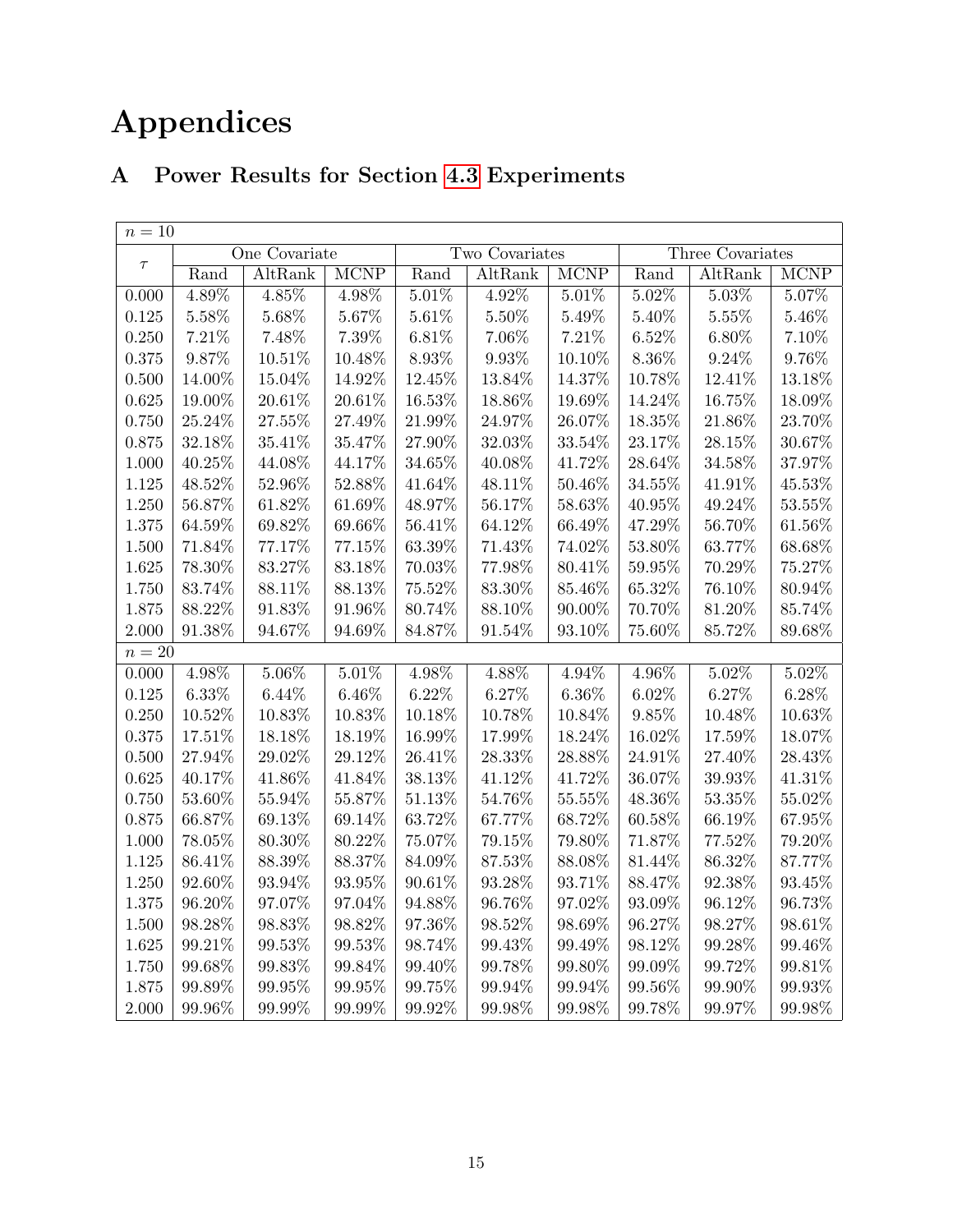| $n=30$ |               |            |             |                |           |             |                  |           |             |
|--------|---------------|------------|-------------|----------------|-----------|-------------|------------------|-----------|-------------|
|        | One Covariate |            |             | Two Covariates |           |             | Three Covariates |           |             |
| $\tau$ | Rand          | AltRank    | <b>MCNP</b> | Rand           | AltRank   | <b>MCNP</b> | Rand             | AltRank   | <b>MCNP</b> |
| 0.000  | $5.00\%$      | 4.98%      | 4.98%       | $5.07\%$       | $5.07\%$  | $5.06\%$    | 5.05%            | $5.16\%$  | 5.11%       |
| 0.125  | $7.16\%$      | 7.26%      | 7.27%       | $7.05\%$       | $7.19\%$  | 7.21%       | $7.06\%$         | 7.24%     | $7.30\%$    |
| 0.250  | 14.00%        | 14.30%     | 14.34%      | 13.65%         | 14.21%    | 14.41%      | $13.34\%$        | 14.11%    | 14.19%      |
| 0.375  | 25.52%        | 26.22%     | 26.24%      | 24.54%         | 25.95%    | $26.08\%$   | $23.72\%$        | 25.55%    | $25.98\%$   |
| 0.500  | 40.79%        | 41.99%     | 41.98%      | $39.45\%$      | $41.65\%$ | 41.98%      | $38.11\%$        | 41.04%    | 41.71%      |
| 0.625  | 58.18%        | 59.72%     | $59.76\%$   | $56.61\%$      | $59.42\%$ | $59.67\%$   | $54.55\%$        | 58.25%    | $59.23\%$   |
| 0.750  | 73.72%        | 75.27%     | 75.21%      | 71.99%         | 74.65%    | $75.05\%$   | 70.05%           | 73.94%    | 74.74%      |
| 0.875  | $85.64\%$     | 86.81%     | 86.83%      | 84.29%         | 86.48%    | 86.79%      | 82.52%           | 85.92%    | 86.68%      |
| 1.000  | 93.30%        | 94.17%     | 94.16%      | 92.23%         | 93.90%    | 94.08%      | 91.02%           | 93.47%    | 93.95%      |
| 1.125  | 97.30%        | 97.77%     | 97.77%      | 96.66%         | 97.63%    | 97.70%      | 95.98%           | 97.43%    | 97.60%      |
| 1.250  | 99.00%        | $99.23\%$  | 99.22%      | 98.78%         | $99.20\%$ | 99.24%      | $98.40\%$        | $99.06\%$ | 99.20%      |
| 1.375  | 99.73%        | 99.82%     | 99.81%      | 99.61%         | 99.78%    | 99.80%      | 99.43%           | 99.75%    | 99.79%      |
| 1.500  | 99.93%        | 99.96%     | 99.96%      | 99.89%         | 99.95%    | 99.95%      | 99.83%           | 99.95%    | $99.95\%$   |
| 1.625  | 99.99%        | 99.99%     | 99.99%      | 99.97%         | 99.99%    | 99.99%      | 99.95%           | 99.99%    | 99.99%      |
| 1.750  | 100.00%       | 100.00%    | 100.00%     | 99.99%         | 100.00%   | 100.00%     | $99.98\%$        | 100.00%   | $100.00\%$  |
| 1.875  | 100.00%       | 100.00%    | 100.00%     | 100.00%        | 100.00%   | 100.00%     | 100.00%          | 100.00%   | $100.00\%$  |
| 2.000  | 100.00%       | 100.00%    | 100.00%     | 100.00%        | 100.00%   | 100.00%     | 100.00%          | 100.00%   | 100.00%     |
| $n=40$ |               |            |             |                |           |             |                  |           |             |
| 0.000  | 4.91%         | $4.94\%$   | $4.93\%$    | $5.02\%$       | 4.97%     | 4.95%       | 4.91%            | $4.90\%$  | 4.85%       |
| 0.125  | 8.05%         | 8.14%      | 8.13%       | 8.01%          | 8.08%     | 8.15%       | 7.79%            | 7.98%     | 7.94%       |
| 0.250  | 17.29%        | 17.64%     | 17.62%      | 16.76%         | 17.58%    | 17.59%      | 16.67%           | 17.53%    | 17.63%      |
| 0.375  | 32.74%        | 33.58%     | $33.61\%$   | $32.40\%$      | $33.57\%$ | 33.74%      | $31.42\%$        | $33.43\%$ | 33.75%      |
| 0.500  | 52.65%        | 53.71%     | 53.70%      | 51.45%         | $53.52\%$ | 53.66%      | 50.15%           | 52.88%    | $53.42\%$   |
| 0.625  | 71.73%        | 72.89%     | 72.95%      | 70.27%         | 72.31%    | 72.53%      | 69.13%           | 72.04%    | 72.78%      |
| 0.750  | 86.09%        | 86.97%     | 86.96%      | 84.99%         | $86.65\%$ | 86.83%      | 83.87%           | 86.16%    | 86.59%      |
| 0.875  | 94.36%        | 94.92%     | 94.90%      | 93.70%         | $94.75\%$ | 94.81%      | 93.02%           | 94.55%    | 94.79%      |
| 1.000  | 98.16%        | 98.43%     | 98.44%      | 97.83%         | 98.32%    | 98.35%      | 97.52%           | 98.23%    | 98.38%      |
| 1.125  | $99.50\%$     | 99.60%     | 99.59%      | $99.39\%$      | $99.61\%$ | 99.63%      | $99.30\%$        | 99.57%    | 99.62%      |
| 1.250  | 99.90%        | 99.93%     | 99.92%      | 99.86%         | 99.92%    | 99.93%      | 99.83%           | 99.91%    | $99.93\%$   |
| 1.375  | 99.98%        | $99.99\%$  | 99.99%      | 99.98%         | 99.99%    | 99.99%      | 99.95%           | 99.99%    | 99.99%      |
| 1.500  | 100.00%       | 100.00%    | 100.00%     | 100.00%        | 100.00%   | 100.00%     | 99.99%           | 100.00%   | 100.00%     |
| 1.625  | $100.00\%$    | 100.00%    | 100.00%     | 100.00%        | 100.00%   | 100.00%     | 100.00%          | 100.00%   | $100.00\%$  |
| 1.750  | 100.00%       | 100.00%    | 100.00%     | $100.00\%$     | 100.00%   | 100.00%     | 100.00%          | 100.00%   | $100.00\%$  |
| 1.875  | $100.00\%$    | 100.00%    | 100.00%     | 100.00%        | 100.00%   | 100.00%     | $100.00\%$       | 100.00%   | 100.00%     |
| 2.000  | 100.00%       | $100.00\%$ | 100.00%     | 100.00%        | 100.00%   | 100.00%     | 100.00%          | 100.00%   | 100.00%     |